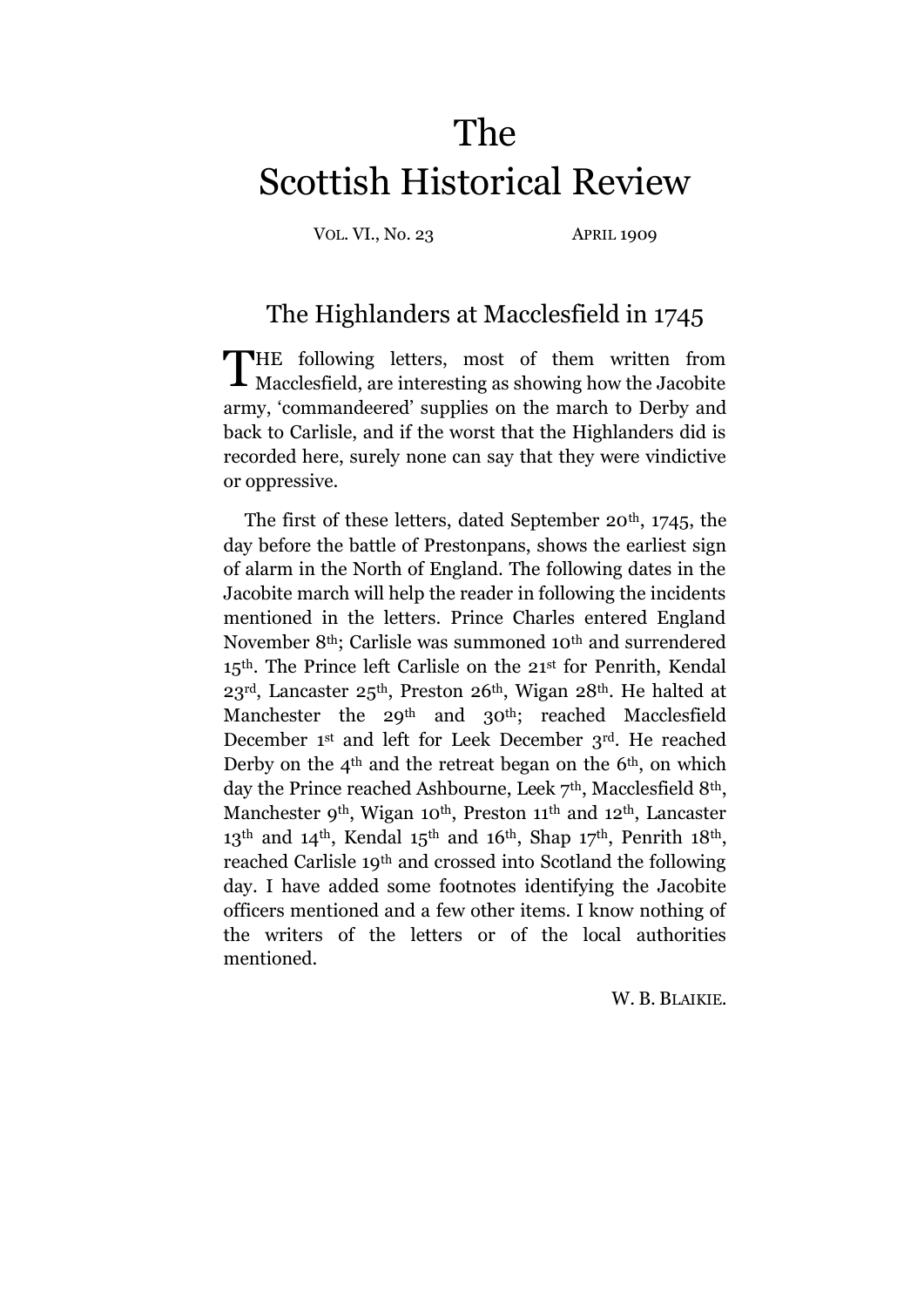### **LETTERS**<sup>1</sup>

# To Mr. Stafford an Attorney at Macclesfield

20th. Septembr. 1745.

Sr.

Whereas a Rebellion is actually begun and has made a Considerable progress in Scotland a General meeting of the Gentlemen and Clergy of the County of Chester will be held at the Castle at Chester on Wednesday the second day of October next by Eleven o'Clock in the forenoon to consult on such measures as may be thought necessary for the support of the King and Government and for the Immediate Defence of this County at which time and place your Company is desir'd

### I am Your Humble Servant

THOS. HALL

To Mr. Stafford Attorney at Law At Macclesfield Cheshire

Dr. Cousin,

<u>.</u>

I got safe Home last Saturday and found the whole town in some confusion about y<sup>e</sup> progress of y <sup>e</sup> Rebells. I w'd have writ to you by y e last Post but had nothing material to acquaint you wth but this morning brought me an Acct that Genl. Cope's Army was defeated that he ran away, that Hamilton's Dragoons behaved little better, that Coln. Gardner was kill'd bravely fighting that we had *652* killed & 188 wounded and taken Pris'ners amongst whom are upwards of 63 officers, that the Rebells are on y e field of Battle and are suppos'd to be between 15 & 20000 in number: We have sent an express into Scotland and expect a return every hour wch I will communicate to you: 'tis thought

<sup>1</sup> [For these letters, with reference to the marches of Prince Charles's army through Lancashire, the Editor is indebted to Mr. Walter Jerrold, Hampton-on-Thames. In the *Scottish Historical Review,* v. *285-296,* was printed a long letter dated 2nd December, 1745, by Mr. J. Stafford, Attorney, Macclesfield, with a note by Mr. Andrew Lang. The correspondence and documents here printed supplement in many particulars Mr. Stafford's letter.-Ed. *S.H.R.*]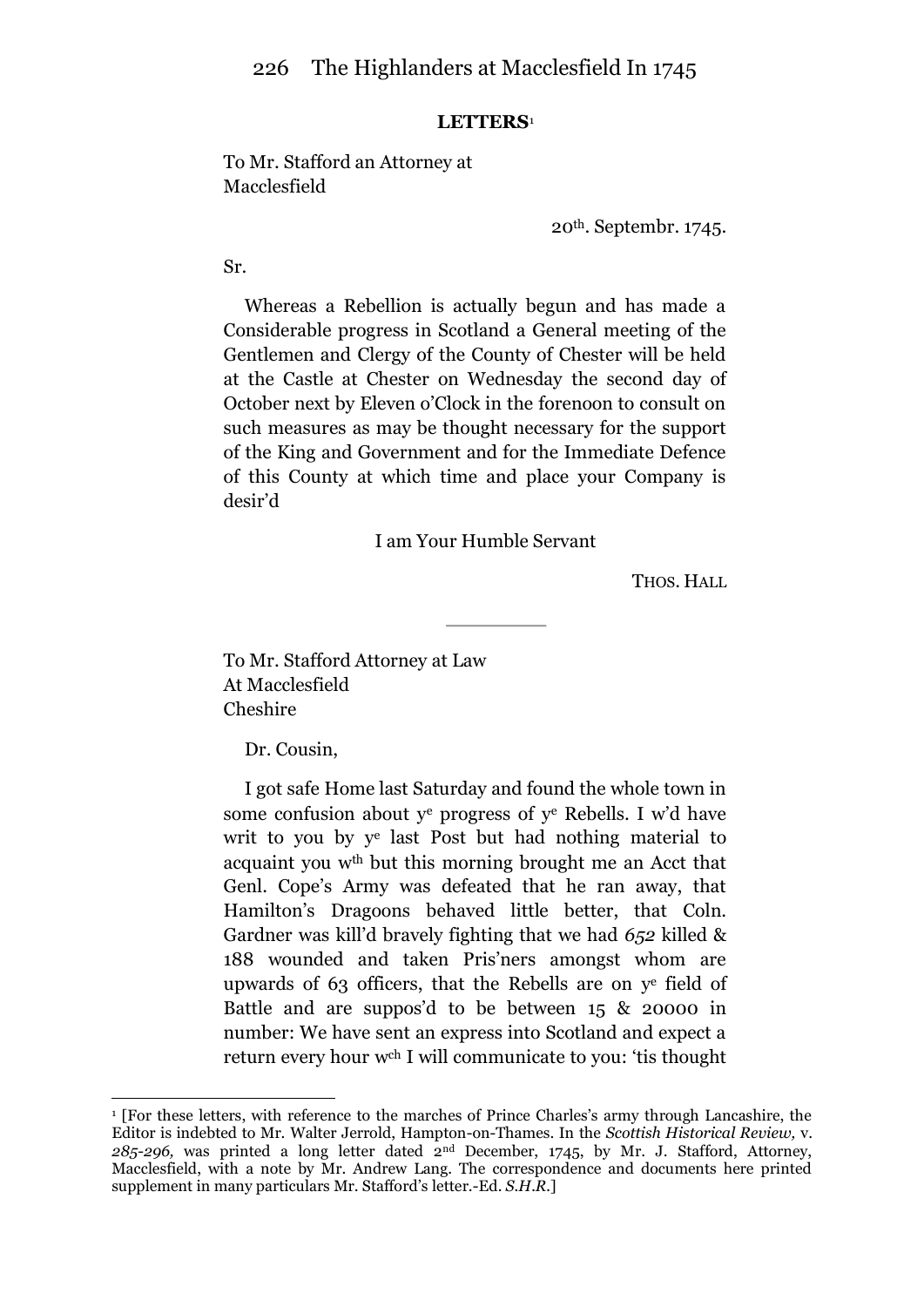the Rebells will take y <sup>e</sup> Yorkshire Road I have not seen Mr. Strickland since my return but I hear y<sup>t</sup> he is well at Home. My best complemts attend y<sup>r</sup> good family, Miss Gattons, Cousin Eccles, &c. I am Dr. Cousin,

Your affectionate Kinsman & hble. Serv<sup>t</sup>

ALLAN HARRISON

Lanct. Sep:  $27<sup>th</sup>$ . 1745

Sister Eccles and Cousin Hanah are both here and present their Complemts. to you all and desire their Duty to Cousin Eccles.

To Mr. Stafford Hond. Sr.

The most certain intelligence that we have had is just now Come to Mr. Chas. Row who says he Set out from Leek at 11 0'Clock & abt 300 were then come in there & that the main body was following 'em. He says he passed a small party at Danes Bridge Coming this way but whether they are all the Van Guard or a Reconnoitring party knows not but we rather Judge 'em to be a Scouting party—When anything material happens If possible I'll send a messenger—Mr. Jackson upon the alarm went away but on Enquiry none of the Family or attendants know whither—As to keeping the Doors and Gates made upon this Emergency I really think not advisable as a Great Number of the Inhabitants are fled and left their houses and as Mr. Glover & his Family and Mr. Roydon & his Family all stay I don't see why we sho<sup>d</sup> lock up us more than them but as they behave shall be my Guide.

Sally has Sent the Linnen you mentioned by the bearer I think it is quite I'll Concerted for Familys to leave their houses and lock up the Doors so that If they come here the Consequences may be bad upon the rest Especially If the whole body Comes to lye here—I recd. the Inclosed Just now & am

#### Hd Sr

None are Come in Yrs &c yet We just now hear from Newcastle that an army is Encamped abt **Coventry**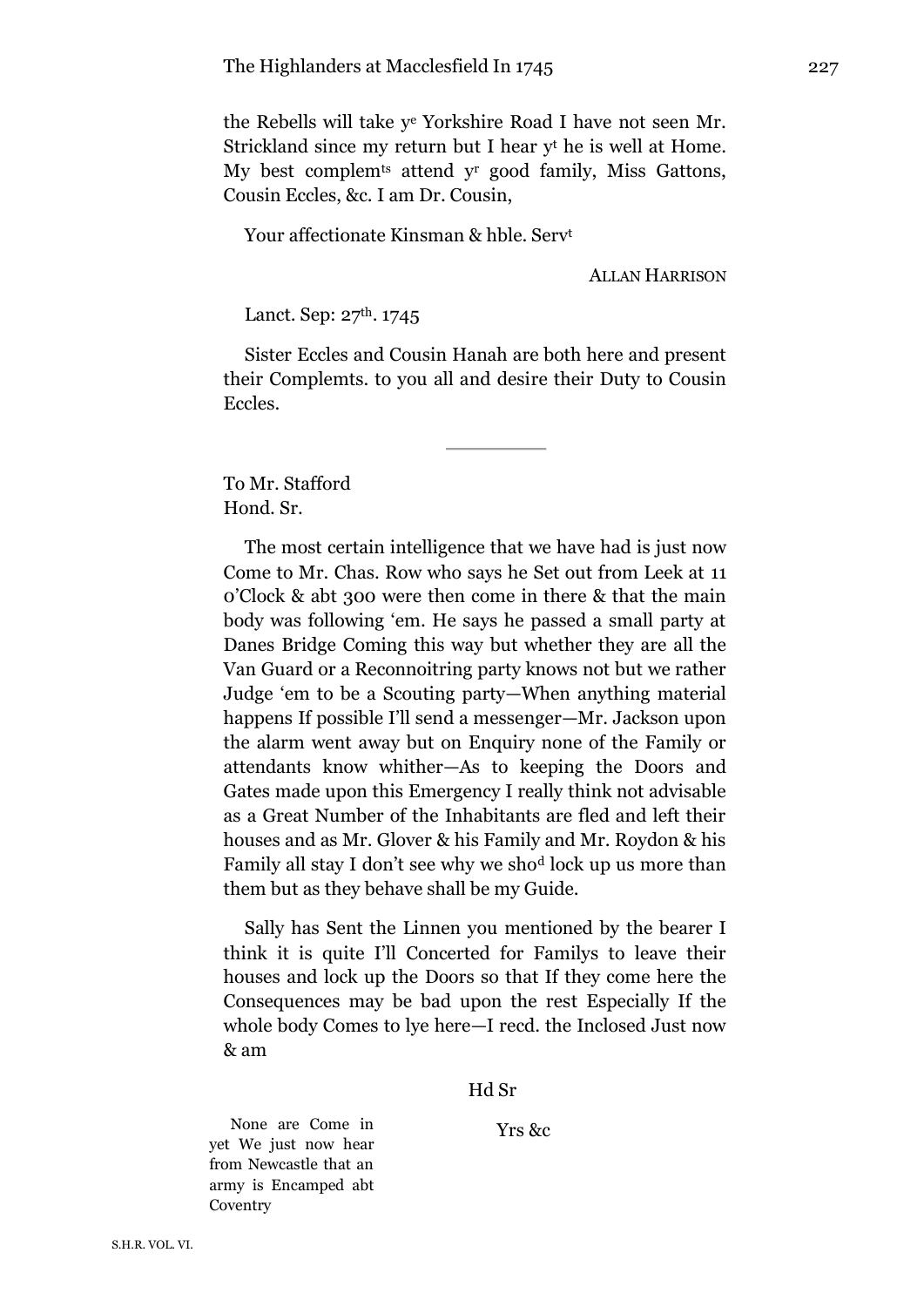J. C. half an hour past three of the Clock.

## For Mr. Stafford at Shrigley

Dr. Sir

I am very much obliged to you for the favour of yours—but am almost frightened of my senses for fear of Mischief at parting, my wife had upwards of 20£ by her & I hope she let Mr. Glover have it, if occasion—The Van Guard Came to Stockpt last night and were all most outragious for two or 3 of their men being shot at by the Guard Towns Watch the night before, none of 'em were killed but it's reported a Horse was found dead abt the Midway yesterday morning Supposed to belong to them, Mr. Osborn's man was one of the Watch but being fled they have taken his Master into Custody along with one Sam: Lees another of the Watch, They have tried the constables ... for disobeying some of their orders and threatened to shoot him, By order from Ld Chothe Inhabitants have cut trenches in and abt the river to prevent their passing the fords, this I fancy has exasperated, the Van Guard set out this afternoon for Maced their main body are coming into Stockpt where they intend to stay all night and have ordered the Excise to brought on this evening—on the 3 persons passing the watch on Saturday evening a messenger was immediately dispatched to Maced the town alarmed by' a Fire Bell and it's reported two of them are taken and that they are Maced men—I hope to be at Lyme this Evening or tomorrow early & will then consult with you abt doeing something for the poor Sufferers—All here send their complmts to you and all at Shrigley. I am Yours faithfully

SAM: COOPER

December 1745

To Mrs Stafford at Shrigley

Dear Lucy,

I desire you'll make yourself easy, for I see no reason to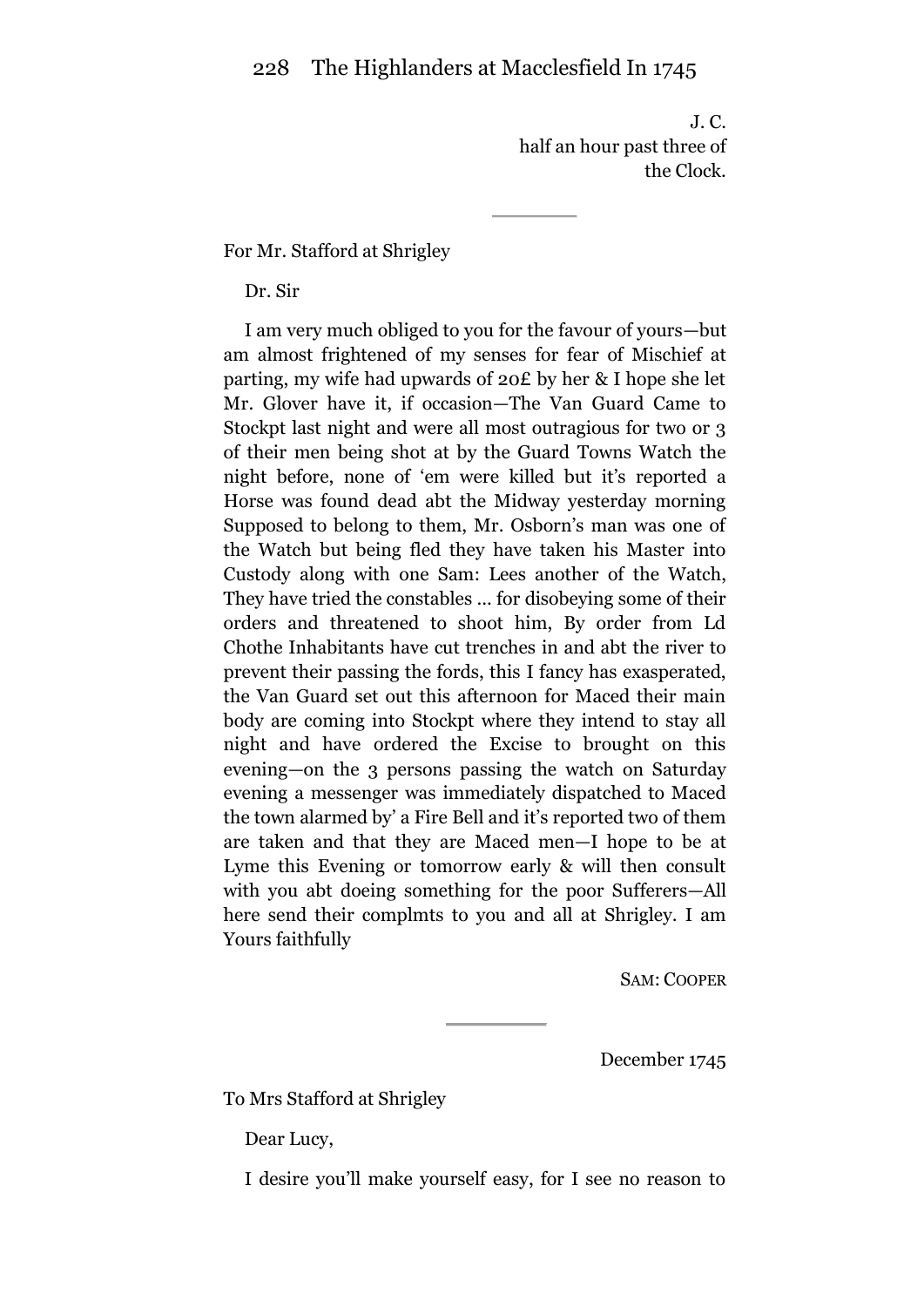apprehend anything from ye' Gentlemen, but very Civil treatment. It was very well that some of y<sup>e</sup> Gentlemen of y<sup>e</sup> Town stood their ground or y<sup>e</sup> whole might have suffered. The p. cam in this morning on horseback close by where I stood & went to his old Quarters. We had nobody last night. I have been drinking &c with two Officers, & have just recy<sup>d</sup> a Billet for six more & their Serv<sup>ts</sup> horses & 30 men.

A party is just gone towds Crostford Bridge But when y<sup>e</sup> rest will move is uncertain. The foot are not yet come in: They say y<sup>e</sup> Train of artillery is to be at this end of y<sup>e</sup> Town.

I'll come to you in  $y^e$  evening if possible But if I shl<sup>d</sup> not, pray make yourself easy.

I am My D<sup>r</sup> y <sup>r</sup> affectionate husband &c

Jo. STAFFORD.

My Complm<sup>ts</sup> to all w<sup>th</sup> you.

Stockp<sup>r</sup> half an hour past one aft<sup>m</sup>

Nov. 29: 45.

That all the Soldiers were drawn up to-day their Artillery were brought into ye Cannon ffield 14 Pieces of Cannon, and 2 Mortars.

120 of the Highlanders were drafted out, & well arm'd & sent off, but whither no one coud tell, before they went, they paid off their Quarters very justly.

Sr.

the Above 120 were Horse and came to Cheedle wich way they went when over we canot Tell but will let you know &c. an half an hour past 6 o'clock.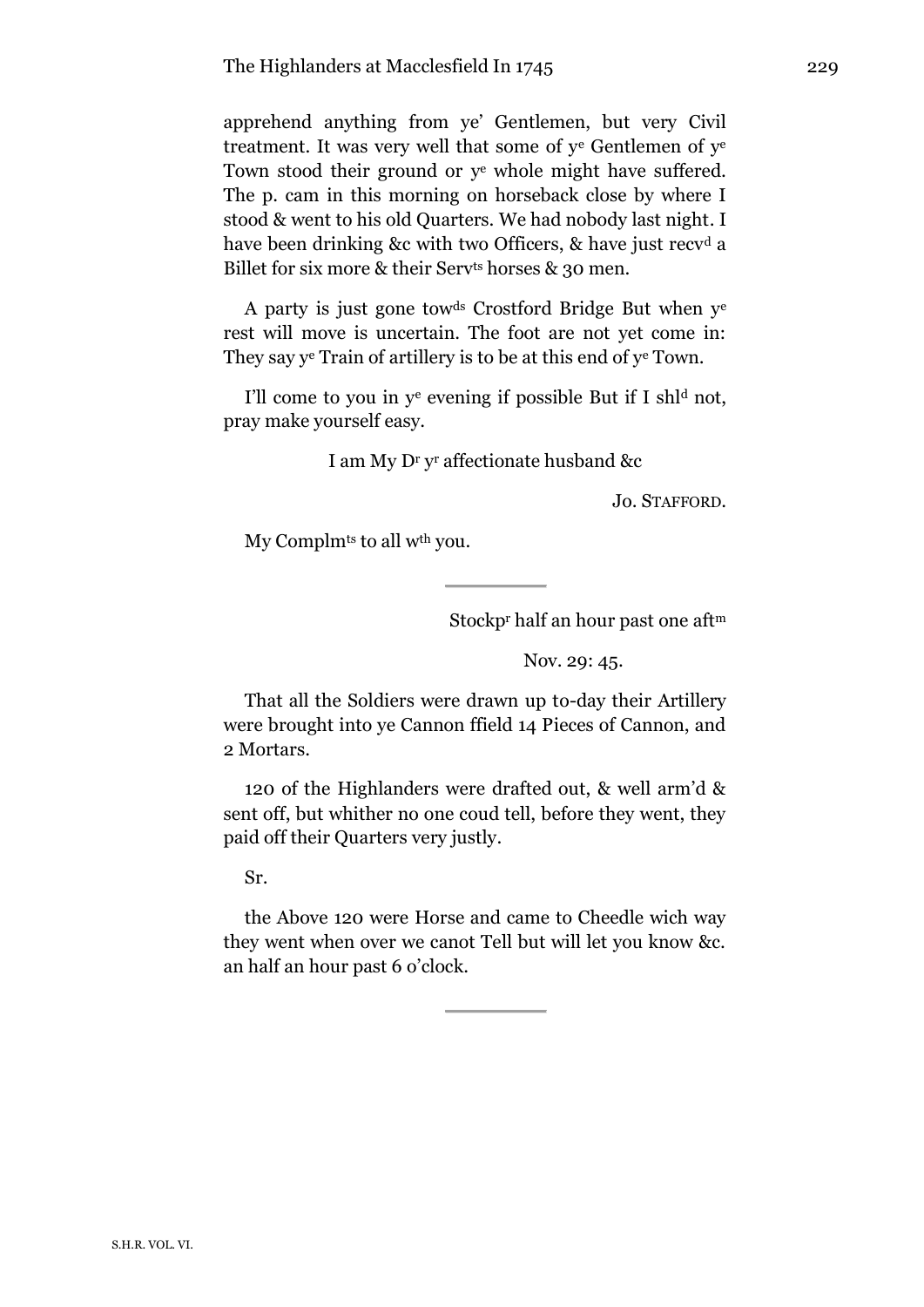Macc<sup>fld</sup> 1<sup>st</sup> Dec<sup>r</sup> 1745.

Rec'vd by me as having power from the Secretary to his Royal Highness Cha<sup>s</sup> Prince of Wales &c from James Nixon the Sum of One pound Seven Shillings & Seven pence as the Duty of Excise on ale due by him at  $\&$  preceding the 15<sup>th</sup> Instant.

ANDREW LUMSDEN. 1

Macclesfield)<br>Burrough  $\{In the County of Chester To the Constables of$ the Township of Bollington in the said County

To Wit

<u>.</u>

You are hereby Commanded imediately to Seize and press within your Township nine good and able Carriage horses with Cart Saddles and Geers and to bring the same to where the Train of Artillery & Wagons now are within the Said Burrough by foure of the Clock to Morrow Morning Herein fail not Given under my Hand and Seal at Macclesfield aforesaid the first Day of December 1745

SAMLL COOPER

You are also to press three Carriages to be produced at the same time

Macclesfield, 1<sup>st</sup> Dec<sup>r</sup> 1745.

These are ordering you to Issue out pper Orders to your Serjeants Petty Constables & others within your district to bring in by 6 o'clock to-morrow morning to where the Train of Artillery and Waggons now lye to the number of 150 horses with proper Carriages such as Carts &c for at least

<sup>1</sup> Andrew Lumisden (or Lumsden). He became Private Secretary to Prince Charles at Edinburgh in 1745 and accompanied him throughout the whole campaign, of the battles of which he wrote an account. The MS., now in my possession, has never been printed. He was attainted, escaped to France; became Under Secretary to the Old Chevalier in 1757 and Secretary on the death of James Edgar in 1762. Returned to England in 1773; received a full pardon in 1778 and died in 1801.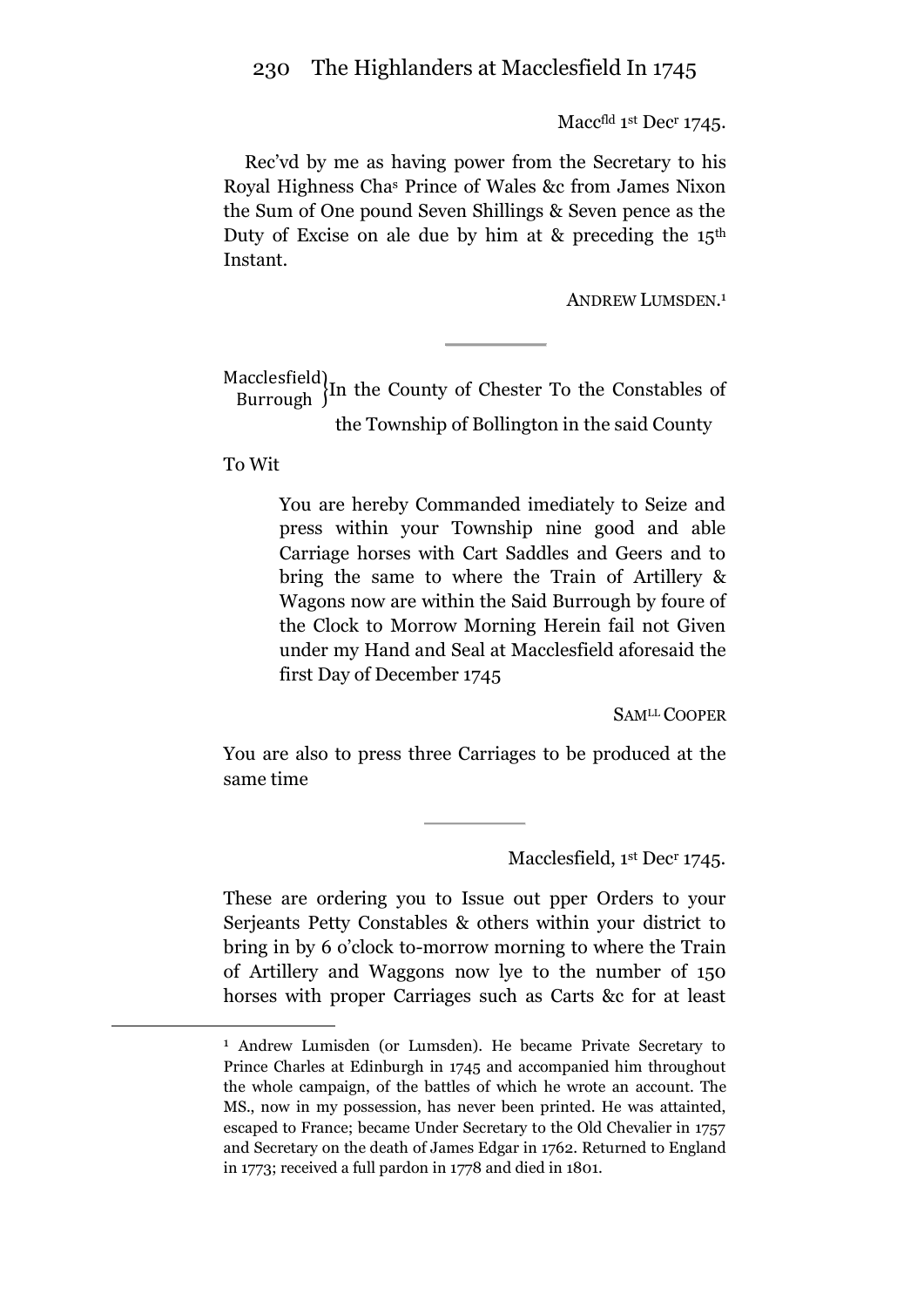sixty of those for Carrying the above Train & other Carriages belonging to the Army under his Royal Highness from this to the next pper Stage—make out a list of the District from whome you Demand these horses & Carriages with Certification of Military Execution imediately to be done against Recusants.

PAT: GRIEME.<sup>1</sup>

To Sam<sup>l</sup> Cooper Esq<sup>r</sup> Mayor of Maccfld

Sr

Please to put the Bell round to pay the Excise due to the Secretary's Office at the Princes Quarters this night by 6 & bring their last Receipts with 'em.

ff: P:

Maccles<sup>fld</sup> 1st Dec<sup>r</sup> 1745.

To the Mayor of Maccfld

Macclesfield 1st Decem<sup>r</sup> 1745.

These are ordering you to send Instantly to the Artillery Yard Six Carts loaded with Hay & 10 Sacks or Loads of Oats. This you'll Instantly cause to be executed for wch this shall be your sufficient Warrant.

M. BROWNE.

Macclesfield 2nd. December 1745.

Allow the Bearer John Stafford Esqre to pass from this with his wife and three Sisters to Shrigley without let or molestation—by his Highnesses Command

To all his Majestys Civil or Military. J. MURRAY. 1

<sup>1</sup> Patrick (or Peter) Graeme or Graham, a cousin of Graeme of Gorthy, Perthshire, was a lieutenant in the Perthshire squadron of horse. He also served as a commissary in the army.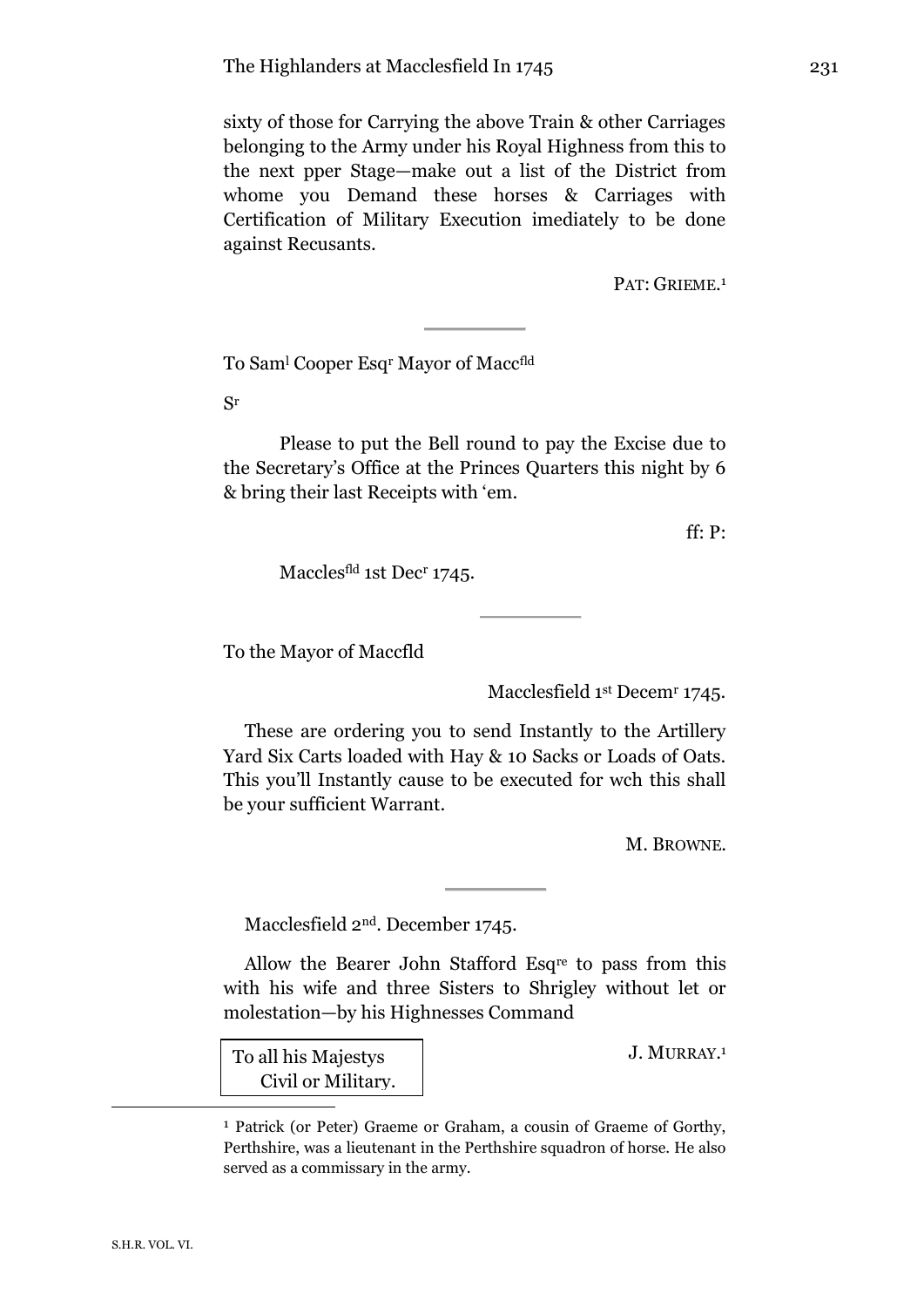To the Honble the L<sup>d</sup> Mayor of Maccfld

Maccfld Dec. 2<sup>nd</sup> 1745.

These are ordering that you pay and replace Each person who had just claims in furnishing fforrage for the Princes Army out of the Warrants drawn by me of this Date as they are particularly Condeschended upon by a list herewith delivered to you

|                                                              | Hay  | Oats | <b>Straw</b>   |
|--------------------------------------------------------------|------|------|----------------|
| Messrs. Leah Stonier & Morris ffarmers all of Sutton         | 600  | 100  | 3              |
| ffarmers in Park Lane $  -$                                  | 500  | 100  | 4              |
| $Sr$ W <sup>m</sup> Meredith & M <sup>r</sup> Rowbotham $ -$ | 2000 | 400  | 6              |
| Esqrs Ward & Copesthorne $  -$                               | 500  | 150  | $\overline{2}$ |
| Hugh Gorman of Broken $Cross - -$                            | 500  | 100  | $\mathbf{2}$   |
| Clayton Shaw Randal & Oldham                                 | 400  | 100  | $\mathbf{2}$   |
| Tythernigton $ -$                                            |      |      |                |
| Mr Rich <sup>d</sup> Calrow Beetley $ -$                     | 2000 | 300  | 6              |
|                                                              |      |      |                |
| Chas Lee Esq <sup>r</sup> , Adlington $ -$                   | 1000 | 200  | 4              |
| $Mr$ John Lucas D <sup>r</sup> . $ -$                        | 1000 | 300  | 4              |
|                                                              | 8500 | 1750 | 33             |

WILL: COMRIE Compr.<sup>2</sup>

To the Mayor of Maccfld

<u>.</u>

By His Royal Highness the Prince.

You are required & ordered to have a Quantity of Bread furnished out of every house in Town for the Use of the Army & ready to be delivered to them this night. This Order all persons Concerned are to obey under the Pain of Military Execution to be done agst their persons & effects this 2<sup>d</sup> Day of December 1745

2 William Comrie before the campaign was steward to the Earl of Moray at Donibristle, Fife. He joined the Prince at Perth in September, 1745. This mention of him as comptroller is the only indication I know of showing the position he held in the Jacobite army.

<sup>1</sup> John Murray, of Broughton. The well-known Secretary to Prince Charles who turned traitor after the campaign. Fifth son of Sir David Murray of Stanhope. Became baronet on the death of his nephew in 1770 and died 1777.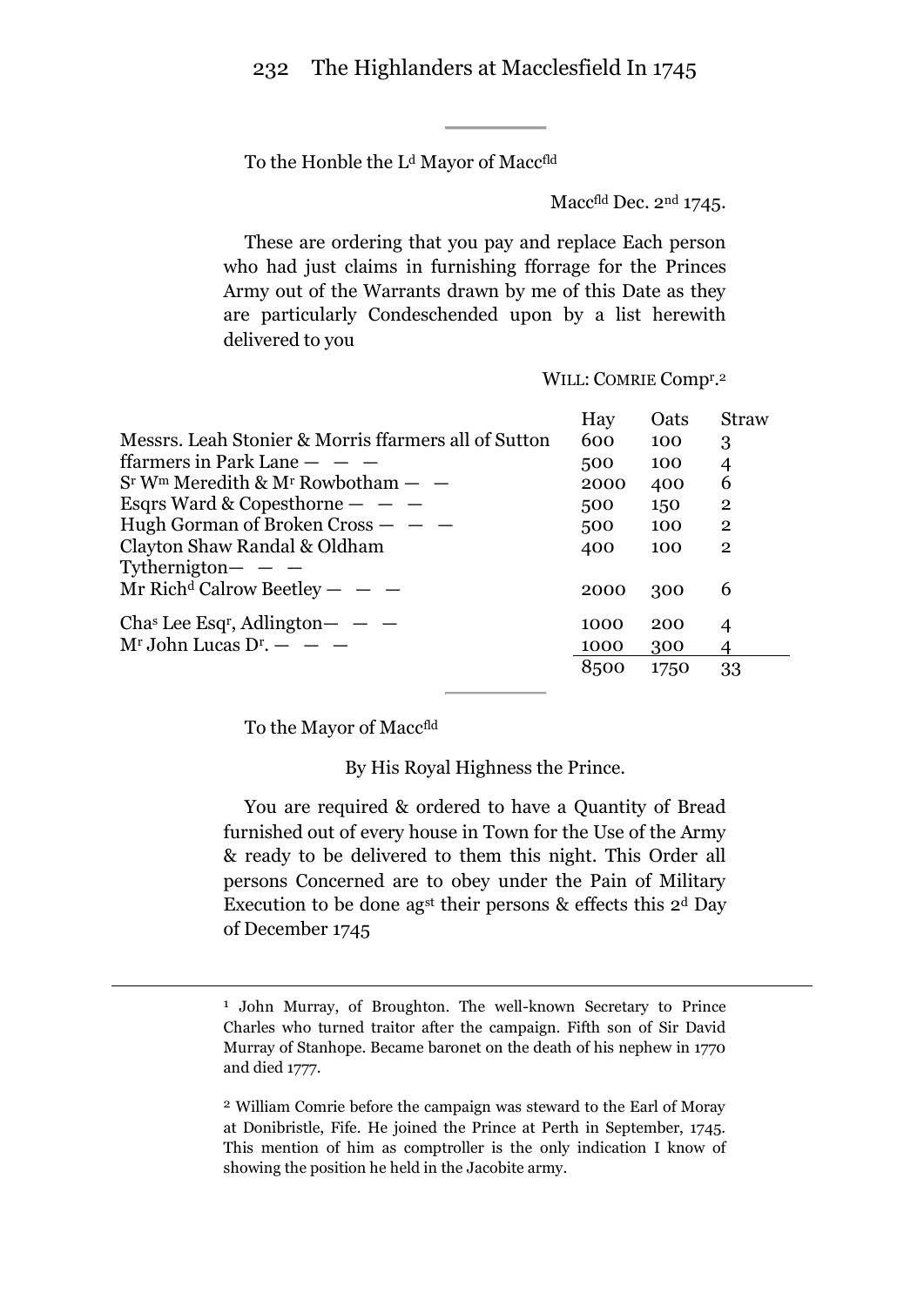By the Secretarys Order

CHA<sup>S</sup>. STEUART. 1

These are Ordering & requiring you to send to the Artillery Park at 4 to-morrow morning three understanding Guides with ffifty pioneers who must have all either Spades Pick Axes or hatchets they are to be delivered to the Captain of the Artillery Park. Given at Macclesfield this 2nd Dec<sup>r</sup> 1745

M. BROWNE. 2

Macclesfield 2<sup>d</sup> Dec<sup>r</sup> 1745.

To the Constable of Maccfld

You are hereby required to cause all the Bakers here bake as much bread as they possibly Can with<sup>t</sup> loss of time upon Pain of burning their houses.

By His Highnes's command

J: MURRAY.

To the Bakers in the Neighbourhood of Maccfld

Macc<sup>fld</sup> 2<sup>d</sup> Dec<sup>r</sup> 1745.

The Bakers in Town having been already advertized you are hereby ordered to Bake & p'vide what bread you possibly Can and bring it into Town, either to such places as you

<sup>1</sup> Charles Steuart (or Stewart): a member of the Appin family; originally a lawyer at Maryburgh (Fort William), was an assistant in the office of John Murray of Broughton. Many of the receipts for payments to the Jacobite administration are in his handwriting and bear his signature.

<sup>2</sup> M. Browne: a Franco—Irishman, captain in Lally's regiment. Came over to Scotland with the French envoy (Marquis d' Eguilles) in October, 1745, and was made colonel and A.D.C. to Prince Charles. He was sent to France in January, 1746, with despatches after the Battle of Falkirk. He returned to Scotland in the celebrated ship 'Hazard,' which was driven ashore at Tongue, in Sutherland, on March 25th, on which occasion Browne was made prisoner of war along with 126 others of various ranks.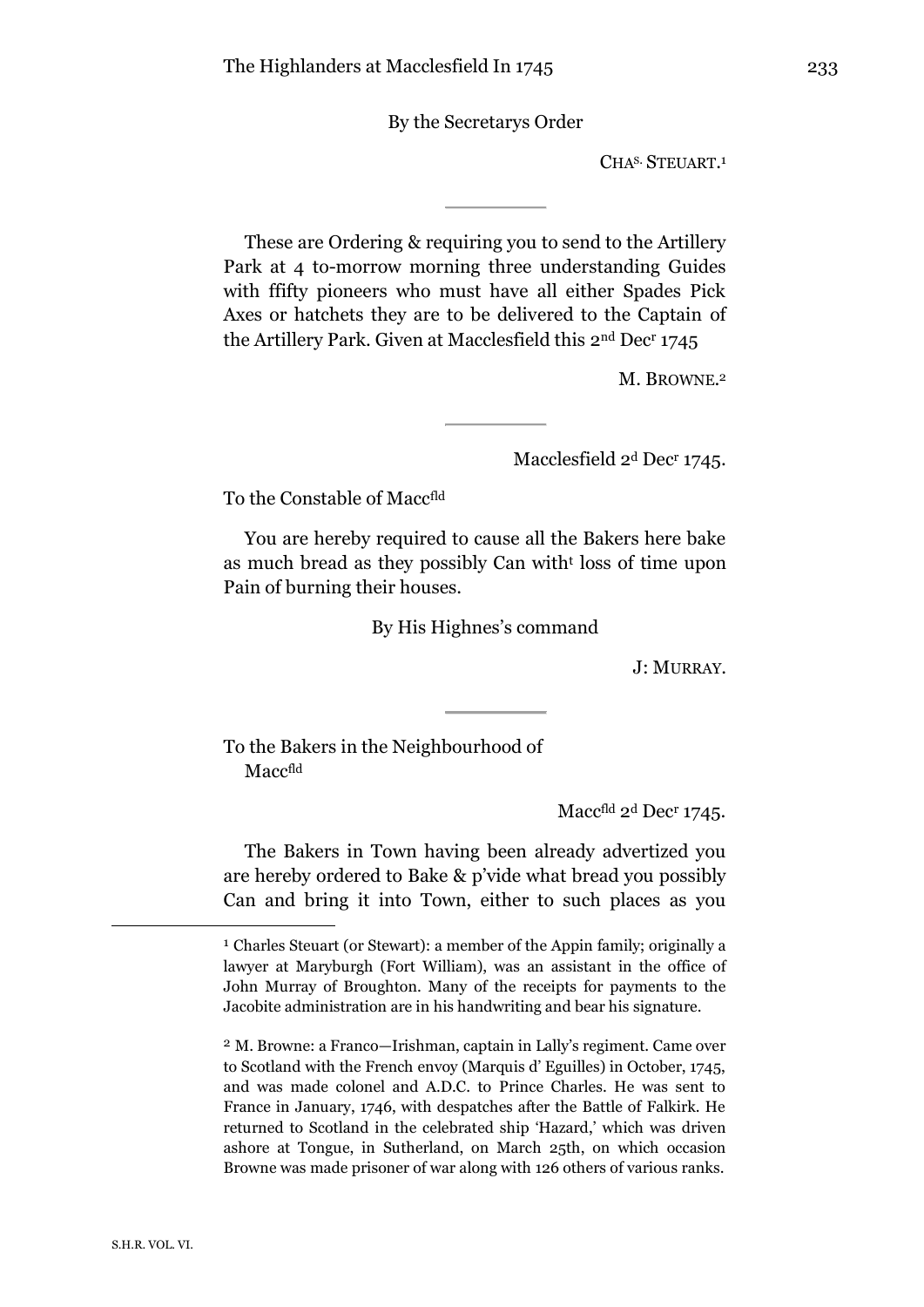# 234 The Highlanders at Macclesfield In 1745



**PRINCE CHARLES EDWARD STEWART. By B. Gannard. In the Collection of Sir James Hamlyn Williams-Drummond, Bart.**

Comonly use for Sale or to the Town Hall and you shall be assured of your mony with Certification If you fail of Military Execution against you.

PAT: GRIEME.

These are requiring you to get a Chaise with 2 horses to carry a Sick Gent<sup>1</sup>. One Stage only wch then shall be returned to you. It must be ready at 5 °Clock to morrow morning, this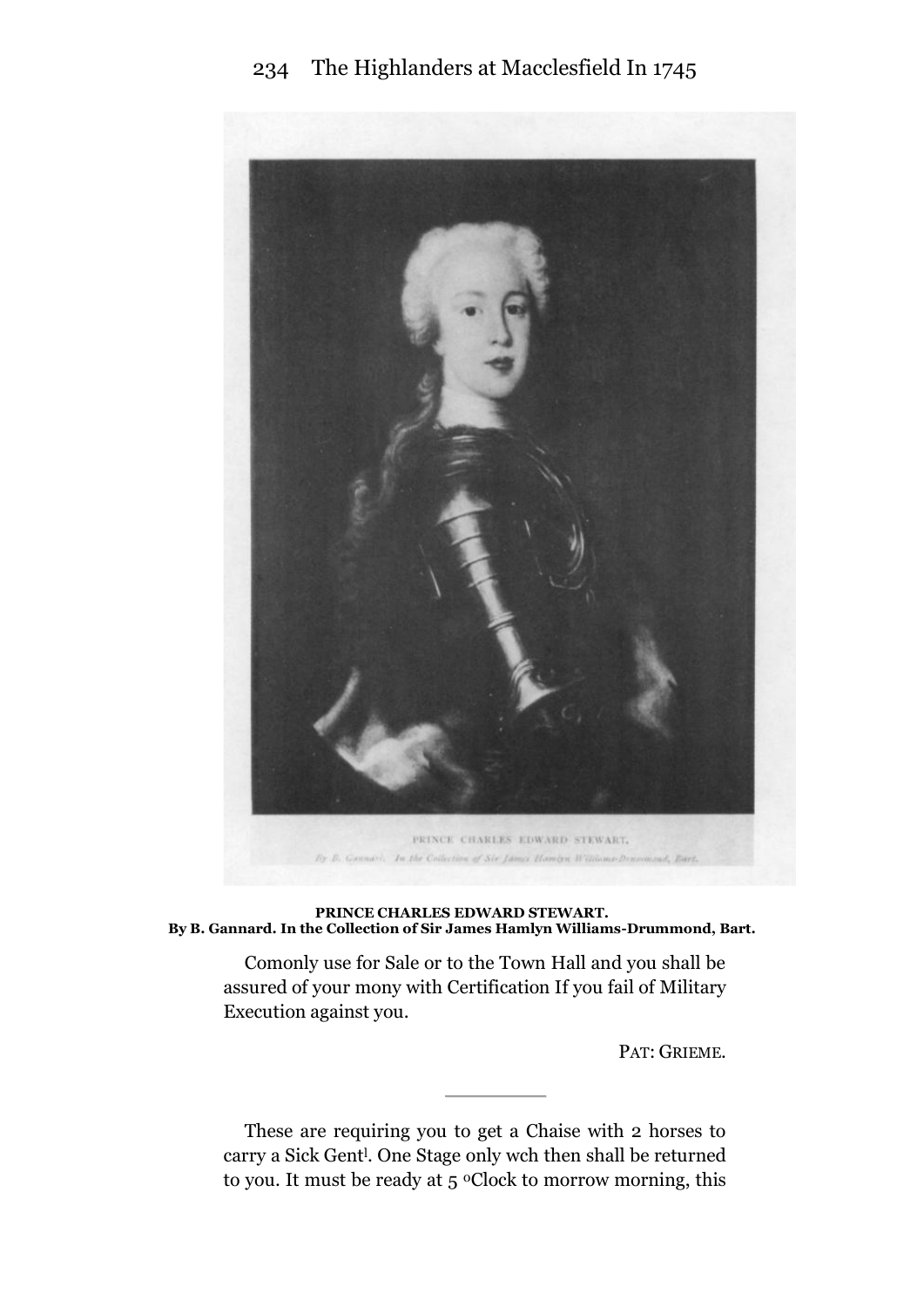you'll punctually obey as you shall be answerable. Given at Macclesfield this 2<sup>d</sup> Dec<sup>r</sup> 1745.

M. BROWNE.

Macc<sup>fld</sup> 3<sup>d</sup> Dec<sup>r</sup> 1745. These do order you the Constable in this place to send two Baggage horses for Capt<sup>n</sup> ffairquison's<sup>1</sup> Company in Lord Ogilvy's Regiment on your Peril wch is your Warrant.

DAVID OGILVY.<sup>2</sup>

Macclesfd in the  $}$ To the Constables of the Township of County of Chester  $}$ To the Constables of the Township of Bollington in the said County

You are hereby Order<sup>d</sup> and commanded imediately to send to this Town ten —— bushel of Oats One hundred stone of Hay for the use and service of his royal Highness Troops now in this Town. Herein you are not fail on pain of military Execution.

Given under my hand this  $7<sup>th</sup>$ . Dec<sup>r</sup> 1745

G. BROCKLEHURST

H. Constable

To Mr. Stafford

There were two other Forfarshire gentlemen of the same name— David Ogilvy—officers in the Jacobite army: (1) the laird of Pool in Lintrathen parish, who served in the Prince's Life Guards; and (2) the son of the laird of Shannaly in the same parish, a lieutenant in Ogilvy's regiment; but it seems most likely that it was the laird of Coull who wrote the above letter.

<sup>1</sup> Captain ffairquison: William Farquharson of Broughdurg, Forfarshire, who was a captain in Lord Ogilvy's regiment.

<sup>2</sup> David Ogilvy: Probably David Ogilvy of Coull, in the parish of Tannadice, Forfarshire. He was a captain in Lord Ogilvy's regiment, and after Culloden escaped to Norway, where, however, he was made prisoner at Bergen.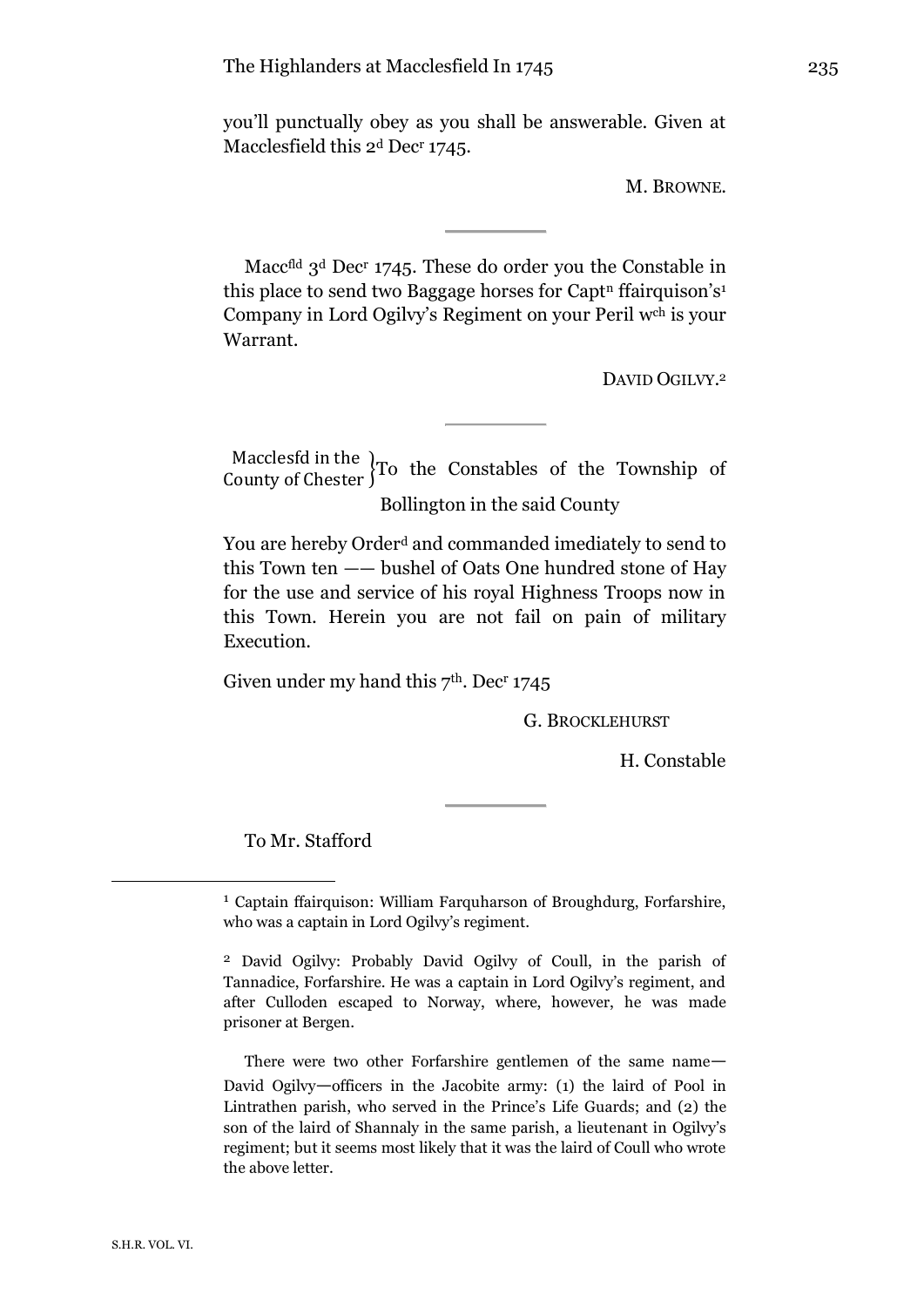Hon<sup>d</sup> Sr.

10 o Clock

Mr. Glover has this moment been with me to Inform me that an Order is Just now delivered to the High Constable to levy the Subscription money that was Subscribed at Chester at the Association and begs you'll on the receipt of this Come here to Consult with the Inhabitants ab<sup>t</sup> it. I am Concerned to send you this Account but a Delay may be of bad Conseq uence to the Town I am

Yrs &c

J. COOKE

Macclesfield, 9<sup>th</sup>. Dec<sup>r</sup>. 1745.

Rec <sup>d</sup> by me as having power from the Secretary of his R.Hs Charles Prince of Wales from John Stafford ten pounds as his subscription money in the Association here.

ANDREW LUMISDEN.

To Mr. Stafford

10 0Clock Morn.

Hond. Sir—

I had yours by Broad & am very sorry to hear you are Indisposed—The Gentlemen of the Town desir'd a Composition which was refused and every person was to pay his own Share—I paid the 20£ to Mr. Glover who has since given me a Receipt from the Se'retary for 10 your Share the other ten he has disposed on in somebody's Else's behalf and says he'll give me that Receipt which I Conveive is to be rep<sup>d</sup> you again by the person for whose use it was paid—A Great many had no money at all by 'em so that we were obliged to assist them—I find Sev<sup>l</sup> have not p<sup>d</sup> and some have sworn it off & some of 'em who have p<sup>d</sup> now begin to repent—They are now near all marched but the Rear Guard & talk of Coming again in a Fortnights time—It is Reported Legoniers army will be here in a day or two. I am Your Obt. Servt. J. C.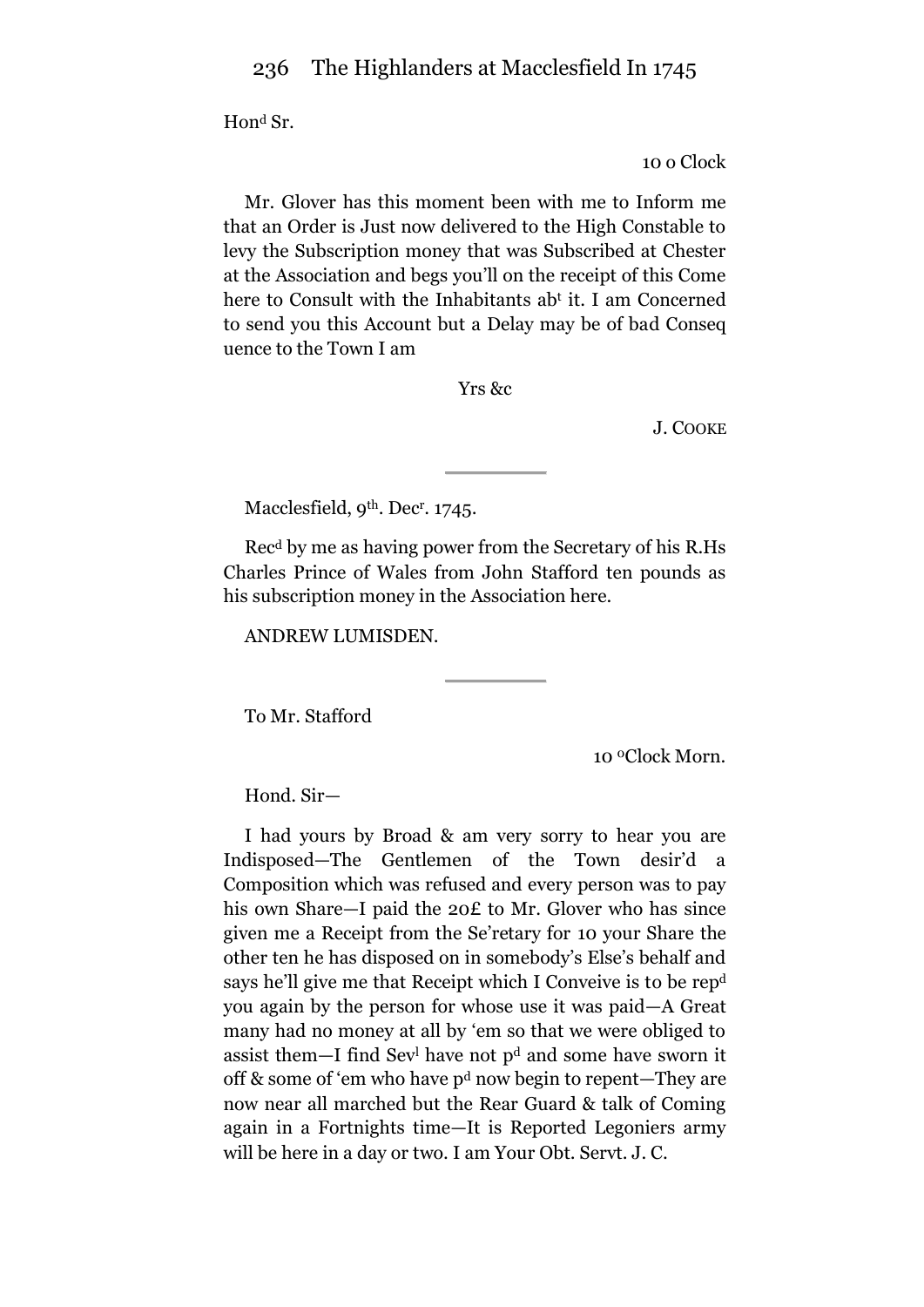The Gentlemen who lay in Miss Fanny's Room have broke her looking Glass—I don't as yet hear of any other Destruction (save Meat and Drink) in the house.

To Mr Stafford, Macclesfield.

Monday Evening, 9 Dec<sup>r</sup> .

Dear Sr.

We have been extremely sorry for you and poor Mrs Stafford on account of the frequent visits you have lately rec <sup>d</sup>. On Wednesday and ffriday last I wrote to you, on the former of those days my messenger went to a place called Neubourne which he says is within a mile and half of Macclesffield, and then return'd greatly terrified with the approach of the Rebels, on the second day he did not stir at all. I then putt my Mercury into the post office and about 8 on Saturday night read an account of the Highlanders having renewed their acquaintance with you for which reason I thought it advisable to remand my letter from Brereton Green. pray let us know how you all do, and how you have kept up your spirits, for upon my word we are in great concern about you. I should acknowledge my obligations to your family and Mr. Tatton for the civility shewn to my son, but that and what remains shall be the subject of another opportunity—pray what is become of our heir? We are in no great pain about him being well assured he is in good hands, but it would be proper to know where he is, or where he may be heard of—I have been laid up for some days with a violent cold, and I cannott quitt the Clod the Kings forces being expected here to morrow, but we are at no certainty about them—Our compliments waite on Mrs Stafford, and the family and I am Dr Sr,

Yours very sincerely

W. S.

Midlewich 12 Dec<sup>r</sup> 1745.

Dr Sr.

I am very glad to hear that you are all in health and have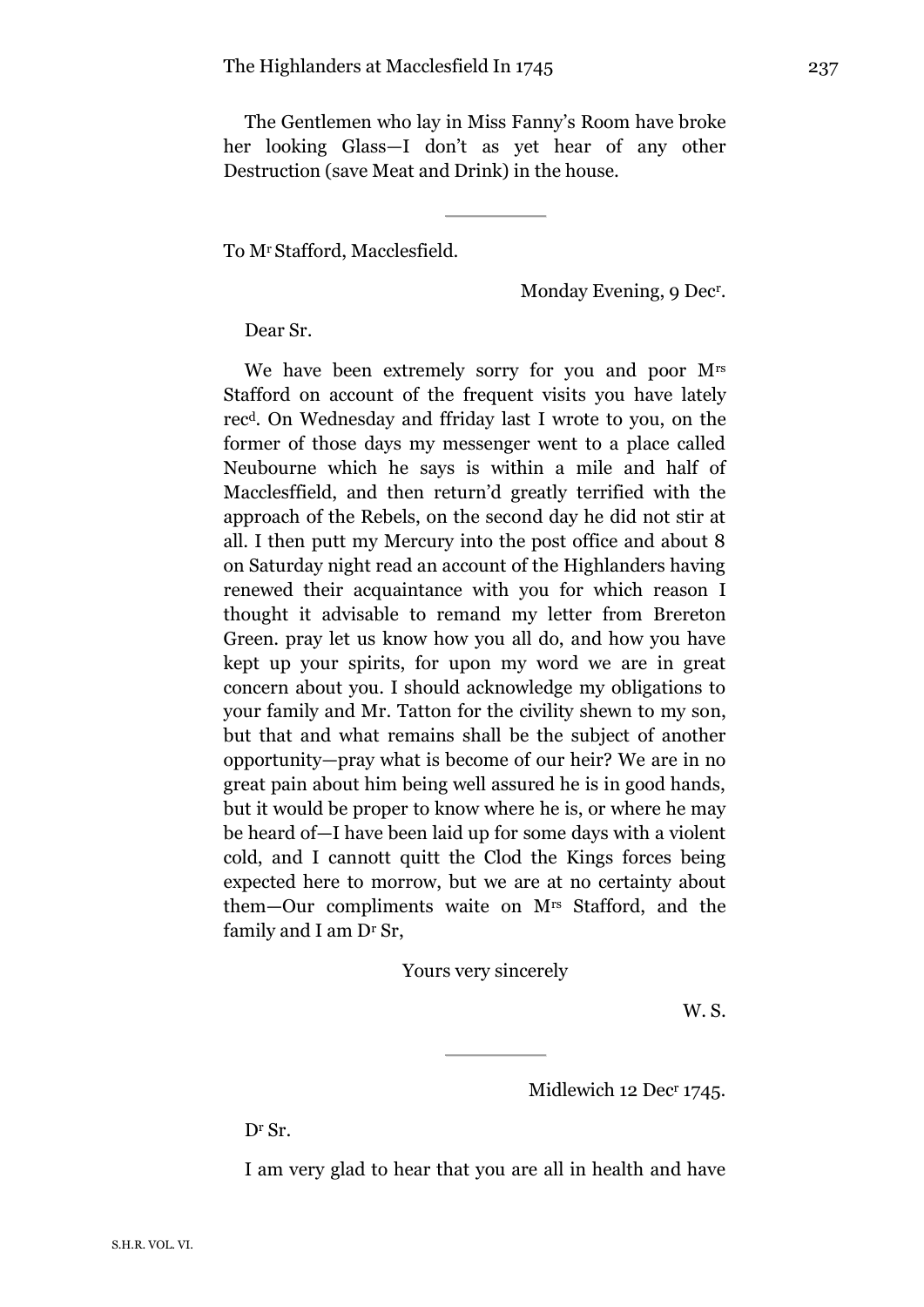escaped the resentment of those merciless miscraents who appear in no better Colours than a Banditti of Robbers. this is an awkward way mthinks of setting their prince on the throne, but t'is my daily petition that they may be overtaken and meet with the fate they so richly deserve. A pack of villains! to rob and plunder a Corporation so distinguished for zeal and loyalty in opposing the measures of their principal enemy, and to make no distinction betwixt Magistrates and Common persons is monstrous. Without doubt this uncommon rage, fury and ill treatment must be owing to the address presented at the late Association, and the error of making too free with Lives and fortunes appears now too glaring. I must march towards the memorable mannor of Buglawton to morrow if my health will permitt, and if I can hobble thither I will endeavour to scramble 7 or 8 miles further on Saturday morning. The poor lady at Daisybank I hear, has once more parted with a Son and heir—some hurly burly or another always happens to nip the growth of these tender Infants which never yet exceeded in Stature the size of a bumble bee. The Coach team I hear, has been in danger and the Squire's arms and ammunition which supply the family with provisions three fourths of the year poor Squire Howells Equipage suffer'd greatly in the late Wars—pray have they done him no mischief? How did the Deer escape:—The Carrier stays—Adieu,

W. S.

Tis the opinion of most people that you measure a full inch & half more since you entertained a prince of the blood—I presume I must have stuck to my sword or not be received—pray what may be the price current for a view of the [Royal] Bed. I presume you are to receive the title of Duke of B...m.

To Mr. John Stafford Attorney at Law In Macclesfield

Congleton 14th Dec: 1745

Sr I wrote to you upon Satterday Last about a Cart Left by the Rebels y<sup>e</sup> Mannor of Boglawton and carried or Taken away in to Congleton Liberty and had no Les than 4 laid claim to it I Told em the had nothing to do with it or to moof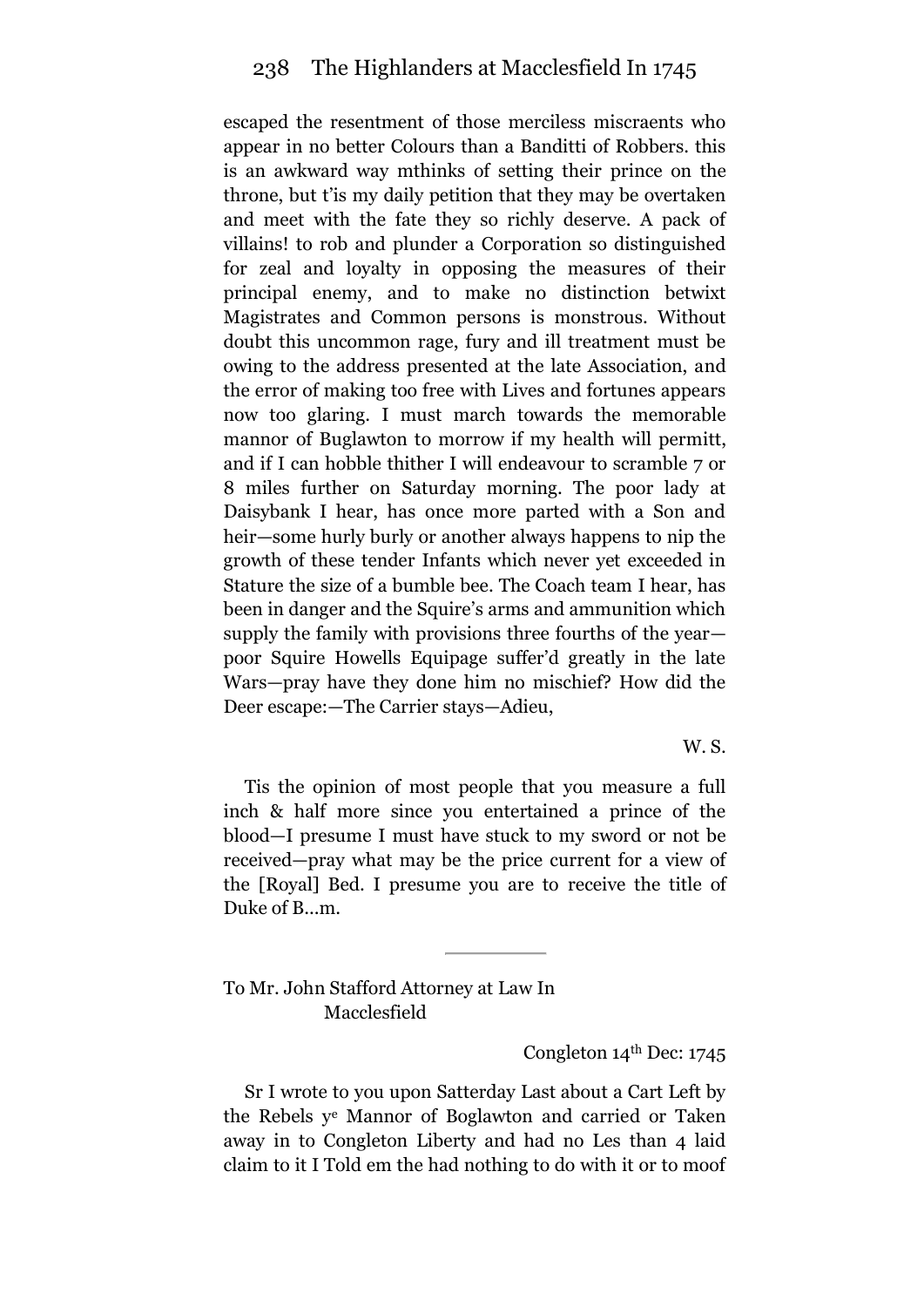it out of y r liberty with out y <sup>r</sup> Leave and took 2 mares & feched it to my premises in y <sup>r</sup> name til oned in a proper manor where one Clark seem<sup>d</sup> to claim it I told him he should leave a pledge in my hand of 21s. until I had y r letter y <sup>t</sup> you were satisfied with his claim the Brought a Letter with y <sup>r</sup> name to it but no thing to y <sup>r</sup> being Sattisfied. Y<sup>r</sup> answer to this & I will return the pledg from your Servent

J. WHITEHURST

I think on shilling as Littel as can be Thought for my Troubel

Sr if you or any frend of yrs is at want of Hay I can fit you or them with 6 or 8 Tunns very good upon Reasnobel Rates



**PRINCE CHARLES EDWARD STEWART.** *From Coloured Engraving by Cooper, Edinburgh 1745. In the Collection 0f W. B. Blaikie, Esq.*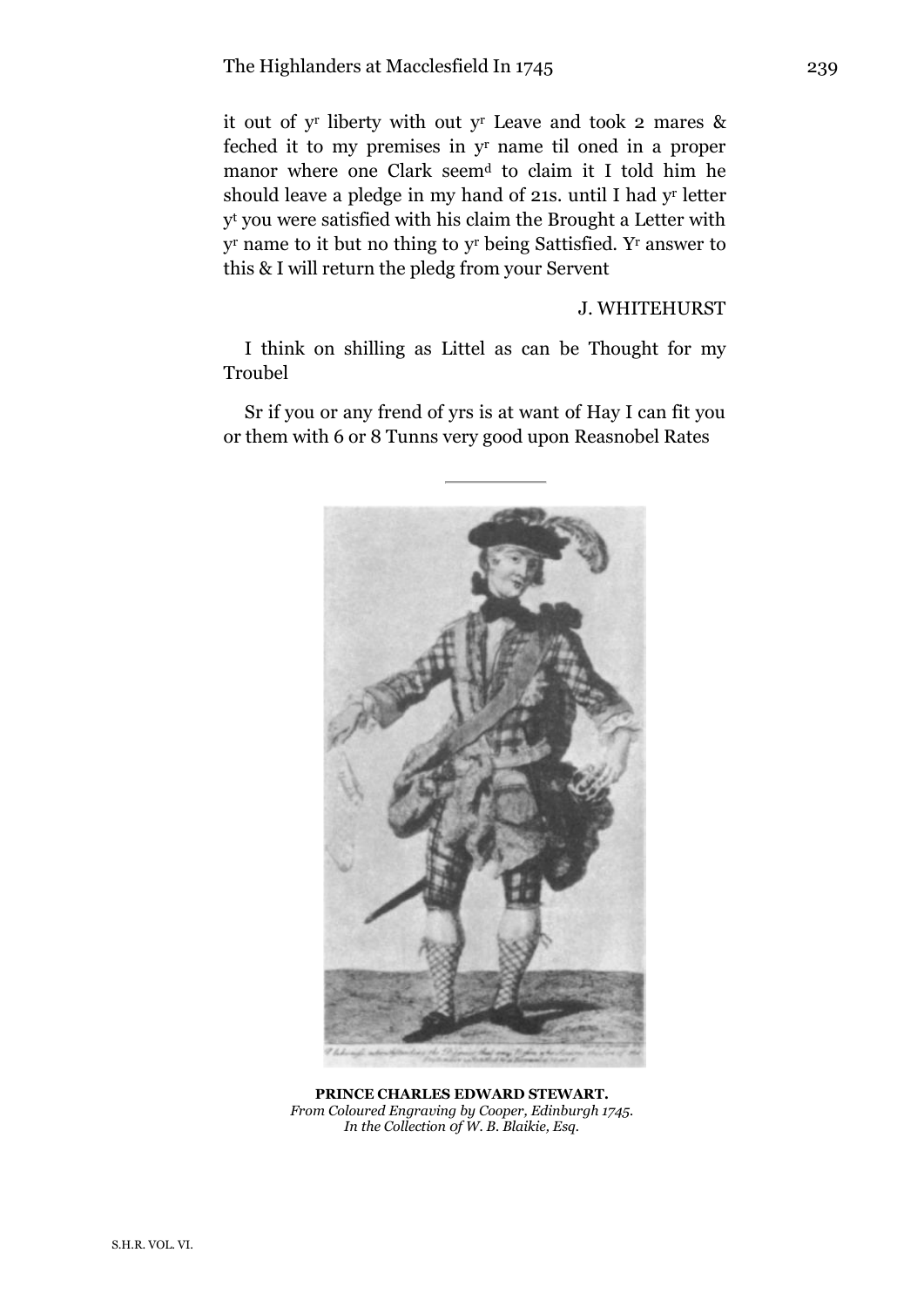14 Dec<sup>r</sup> 1745

#### Dr. Sr

I had answer<sup>d</sup> y r last Letter sooner but that from the 1st . of this month 'till this very day we have been in Continual hurry The Rebells Stayd two days in their march and 2 Nights in their Return The Officers for ye most part behaved pretty well but ye Comon men like Devills especially in their retreat for they not only lived upon free Quarter in every house but pilfered and plundered people of their money Bedding Cloths and every thing they co<sup>d</sup> carry off. But on Tuesday last we were Joyfully relieved by ye arrival of ye Kings forces, and his Royal highness ye Duke of Cumberland did me ye honour of taking up his Quarters at my house wherein he lay 3 nights & yesterday morning went for Wigan. I followed ye Camp as far as the River Mersey wch ye Duke forded ab<sup>t</sup> 11 O clock at a place called Hollin Ferry (all ye bridges on ye River being Broke down & ye Boats sunk). He showed his officer the way over the River wch was very Deep but ye bottom proved good. The General Rendezvous was to be at Wigan last night And I fancy this day their army will march towds Preston where ye Rebells were yesterday morning But greatly Dispiritted & Quarelling among 'emselves so that according to my Notion the Kings forces (I mean ye horses) having nothing to do but to Get up with 'em and trample 'em under foot for I think they'l not fight

## Lancaster—Wednesday 11 o'clock forenoon. (*18th December* 1745.)

#### Sr.

A messenger is just arrived from Kendal who brings advice that the Rebels are at Shap, and that Gen<sup>1</sup> Oglethorpe with the advanced Party is got beyond them and joined by a detachm<sup>t</sup> from Marshall Wade's Army The Duke of Cumberland set out from Kendall at 6 o'clock this morning and said he would not stop till he came up with 'em which we hope he has done it being only 12 miles from Kendal.

The Bellman is now going through this Town to order the Inhabitants to get Dinners for the Foot directly who are Hourly expected. 1500 Horses are already got ready here to carry the Foot forwards for Kendal this night.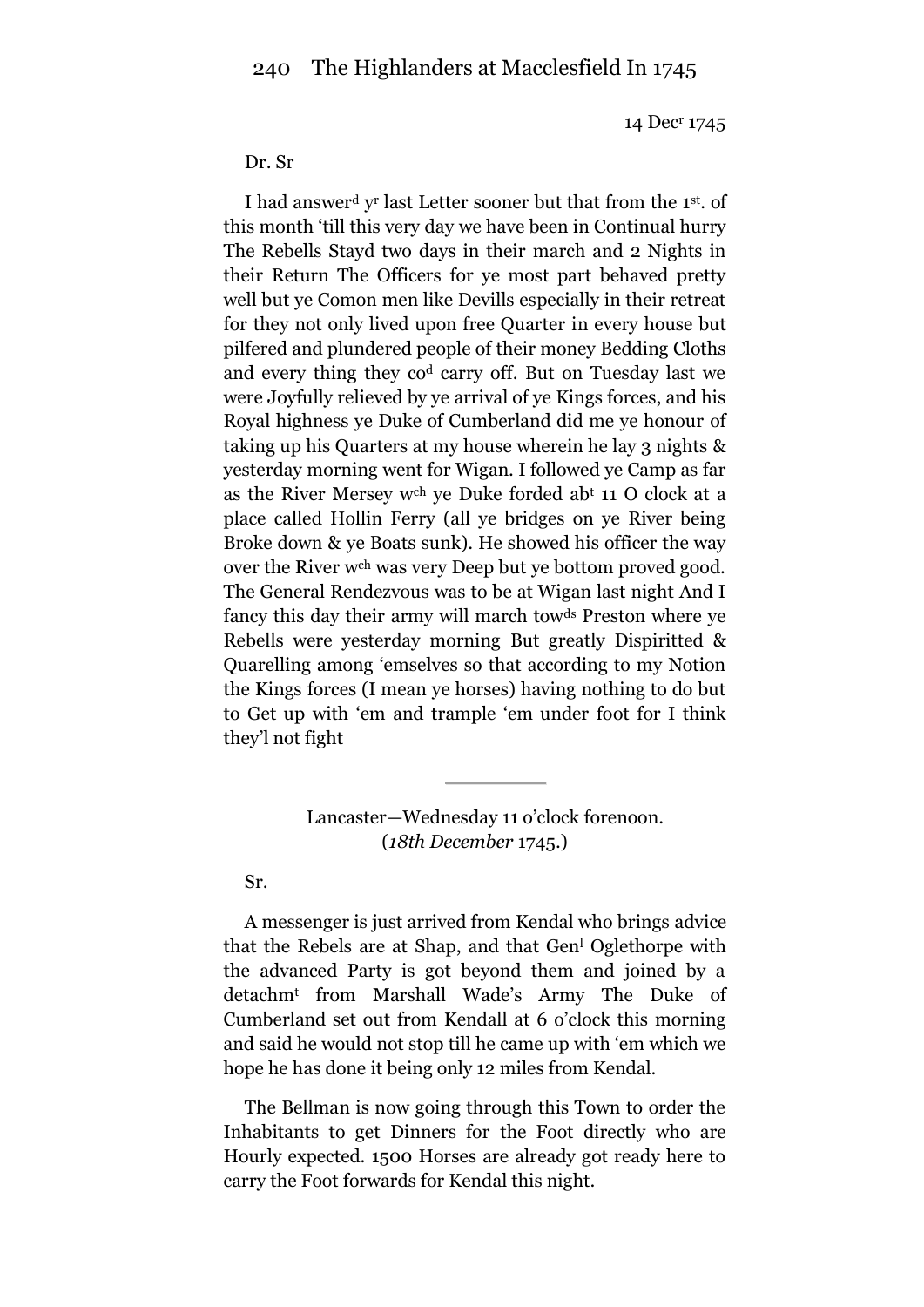I am &c.

Kendal, the 18<sup>th</sup> Dec<sup>r</sup> 1745. 7 in the Morng.

Sir.

I received here this morning your letter of yesterday, all I can say about the bread is, that it must be sold for what it will fetch, & whatever that may be, will be so much saved to the Government, but if it cant be sold at all, care must be had it is not lost, and it may be distributed to the poor of the Town, & the neighbourhood. if you would be so good as to furnish Money for the Person who came with the bread, Mr. Crawford, I will take care that it shall be repaid you in what manner you may best like—it must be such a sum as may be necessary for his Expenses, or for a clearing with his Waggons if that should be necessary. I have paid the Express £2. 2. on accot—I am

Sir your most humble Servant

EVERARD FAWKENER. 1

J. Stafford Esq<sup>r</sup> Macclesfield.

Be pleased, Sir, to forward the enclosed by the Post, or by Express of any going, but not to send one on purpose—

Lancst . Dec<sup>r</sup> 20 at 5 o'Clock in the morning—

Sir—

By an Express from Penrith that the Duke fell in with the Rear of the Rebells & cut off 100 of them with the loss of 10 of his Majesty's Soldiers, they expected the Foot up the next

<sup>1</sup> Sir Everard Fawkener: Secretary to the Duke of Cumberland. Originally a London mercer and silk merchant; was the friend and host of Voltaire when in England, 1726-29. Fawkener abandoned commerce for diplomacy; was knighted 1735 and sent as ambassador to Constantinople. Became secretary to the Duke of Cumberland; for his services in Flanders was made joint PostmasterGeneral (May, 1745). Accompanied the Duke throughout his campaign in Scotland: died 1758.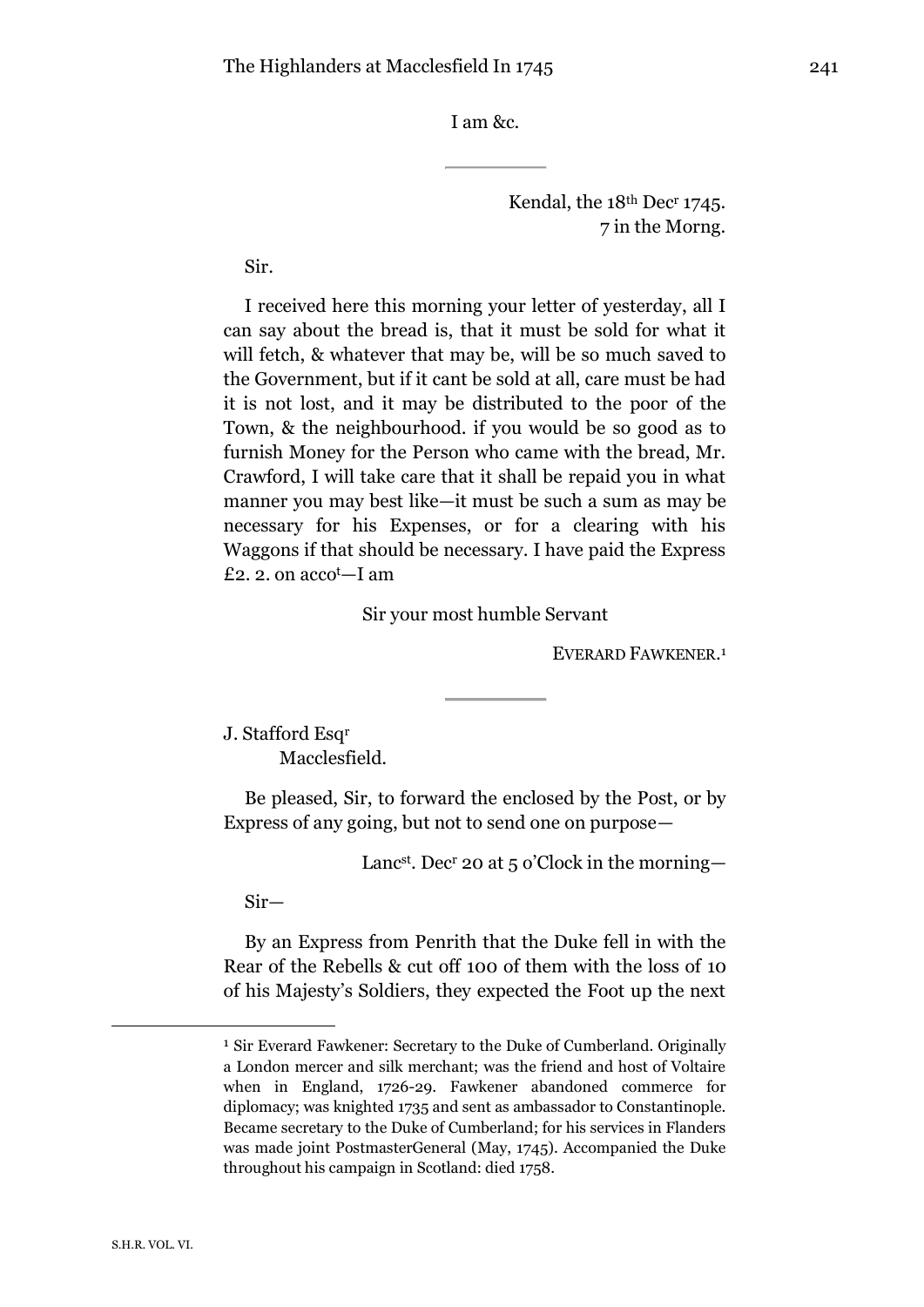Day, had they been present with the Duke would have finished the Affair the Main Body of the Rebells are at Carlisle.

An Express is this moment come from Gen<sup>l</sup> Wade who went to him by the Duke of Cumberland's Directions with orders for Wade to march his army immediately to intercept the Passage of the Rebells into Scotland the Messenger said the whole Army was in full march on Tuesday last and would be time enough to stop them

Dear Bro.

<u>.</u>

Yours I rec<sup>d</sup> this evening by Serjeant Kilnor & am glad to hear you are all well as we are at present; the vanguard (as they call them) of the Rebells being about 120 came to Kendall this day sennight and an express coming from Kirby Lonsdale (y<sup>t</sup> the main body of Rebell army was cut off) about 20 minutes before they came into town; the townsmen having not their arms ready (being hid hearing the Rebells were at Burton the evening before) the alarm bell being rung fell on them sticks and stones being the only weapons they had till they had taken 2 horses and 2 men prisoners & unhorsed some more which made their escape & was supposed killed some of the Rebells being seen to fall from their horses with the firearms they took from the prisoners, the Rebells killed 3 of the Mob having fired about 30 shot amongst them & threatened to Burn the Town but in an hours time went their way doing some damage to a house or 2 as they went & carried their wounded men with them. The next day the remainder of the Rebells came to town the foremost of them about 1 a'clock & 4 horses belonging to Lord Murray<sup>1</sup> being ordered to a stable at the far end of the town some country people being under arms seized the horses and made off. Word was brought to the Pretender (who was at Dinner at Mr. Shepherds with severall other of their gentlemen) Col<sup>l</sup> Stuart<sup>2</sup> rose in a passion from the table

<sup>1</sup> Lord George Murray, Lieutenant—General of the Jacobite army.

<sup>2</sup> John Roy Stewart: a highlander from Speyside; a poet and a soldier, formerly a quartermaster in the Scots Greys: subsequently in the French army and held a commission as captain in Lord John Drummond's regiment, the 'Scots Royal,' in the French service. Joined Prince Charles at Perth, and commanded a regiment raised partly in Edinburgh. Died in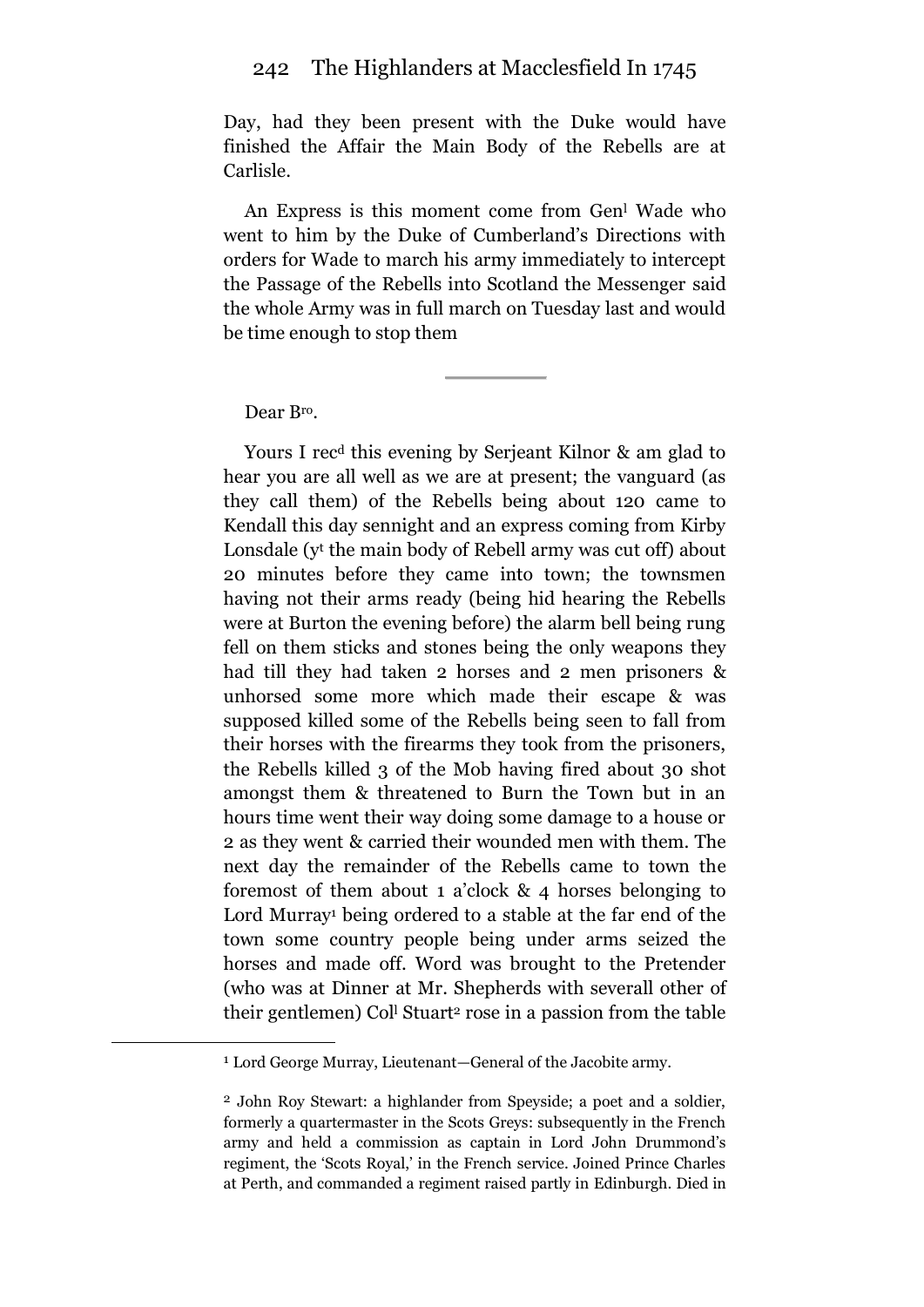and going to meet some more of their horsemen that were coming in, went up to the hills on the west side of the town & drove in all the country people they came att, and have carried about 40 of them prisoners to Carlisle beside severall that made their escape that night & the next and obliged the town to pay 130*ll* & give bill for 200*<sup>l</sup>* more & next morning were very rude and plundered the town in severall places & stript shoes of most they came att, & wearing apparell from severall and threatning to burn the town & sett fire to one house but was soon got out & quitted twixt 10 & 11 a'clock in the forenoon & plundered all the houses in the roads—the Yorkshire hunters & some Company's of Dragoons came to town tuesday forenoon & went forward about noon. an other party came in about 2 & scarce halted & twixt 3 and 4 came in his Royal Highness the Duke of Cumberland with about 3000 more & tarried all night going out next morning about 6—Wednesday night came to town about 2000 foot, mostly brought that day by Country horses from Preston and next day carried by other horses to Penrith On Wednesday evening the Duke with a party of his horse had a skirmish with some of the Rebells at Clifton 2 miles of Penrith where they kill'd 10 Dragoons & severall horses shooting out of the houses gardens & from behind the fences.<sup>1</sup> how many of the Rebells was kill'd is uncertain they in the night time throwing them into bye-places severall were taken prisoners. Another part came up with the Rebells at Lowther Hall & killd & took prisoners about 60. My man came from Penrith yesterday twixt 2 & 3 in the afternoon & says the Duke was to sett out for Carlisle to-day & that an Officer told him they had taken above 100 prisoners in all about Penrith & that the Rebells were gott to Carlisle on Thursday & should have gone Northward yesterday, but the rivers were so swell'd with the late rains were obliged to return. 3 of the Rebells came to Bro. Gibson's to seek for horses as they came southward but

France 1752.

<sup>&</sup>lt;sup>1</sup> This letter refers to the skirmish on Clifton Moor, between Lowther Hall and Penrith, celebrated in Sir Walter Scott's *Waverley.* On the evening of Dec. 18th Lord George Murray with the Jacobite rear-guard, contrary to orders, engaged the advance-guard of the Duke of Cumberland, then in hot pursuit. The skirmish was technically a victory for both sides. Cumberland drove the Jacobites off the field, but was unable to follow up this advantage the following day. Lord George on his part secured his object, the safe retreat of the Jacobite army to Carlisle and subsequently to Scotland.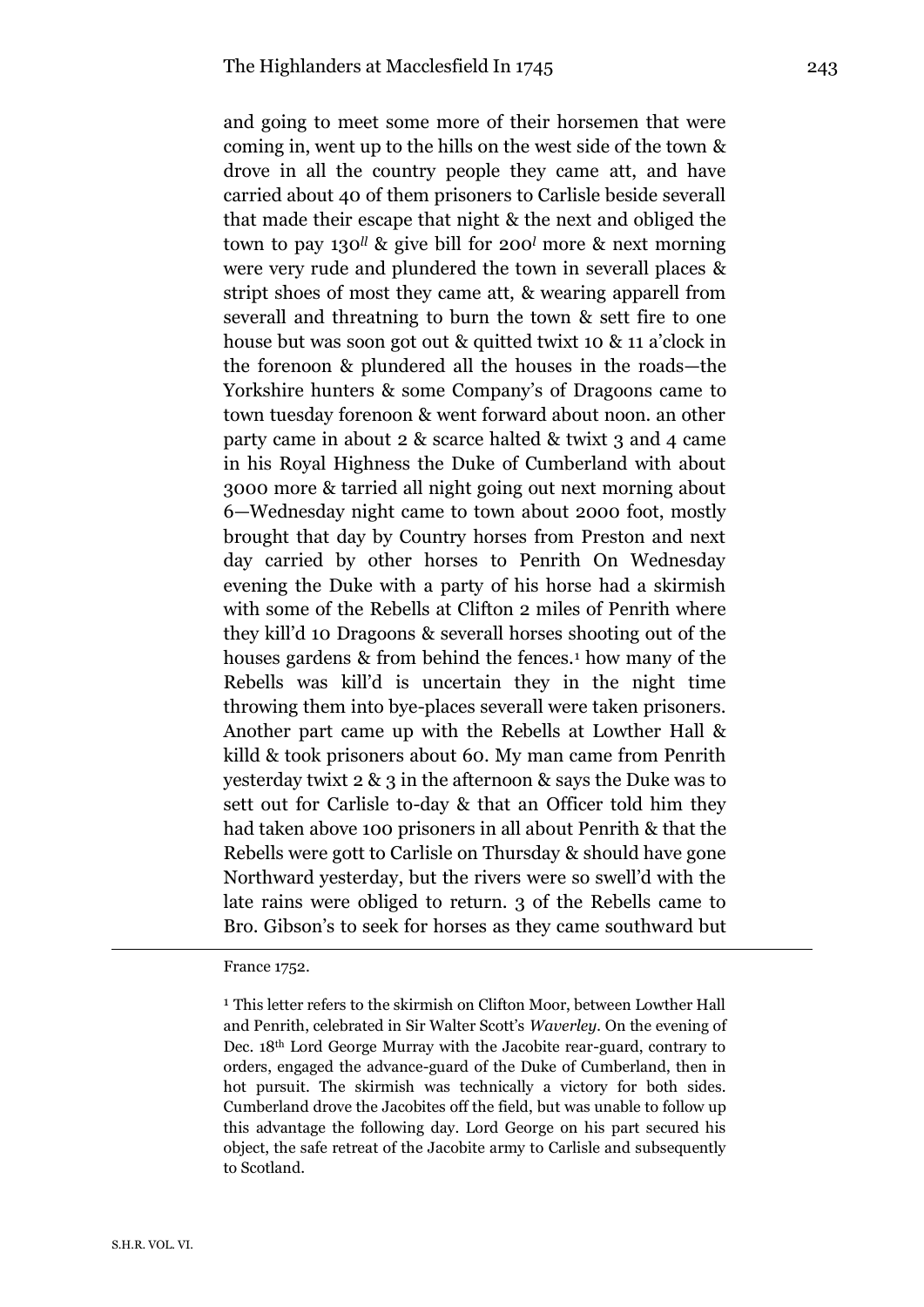finding none worth while came no further.

Kendall 21st December, 1745.

To Mr Gervas Cartwright, in Macclesfield, Cheshire, ThisTurn at Boarshead—

Near Carlisle, Dec<sup>r</sup> 22nd.

Sr ,

The Duke's Servants hav<sup>g</sup> orders to return, Pray be so good to assist them with what money they may want to bear their Expences upon the road, and I will pay it to your Order in London, or as you shall please to direct—Excuse this trouble from

Sr. Your most obed<sup>t</sup> Servant,

W<sup>M</sup> WINDHAM.

Pray my Service to Mrs Stafford & the rest of your family The Rebels are all in Scotland except 300 left in the Castle at Carlisle, which we shall be masters off to-morrow, or next day.

To M<sup>r</sup> Stafford at Macclesfield.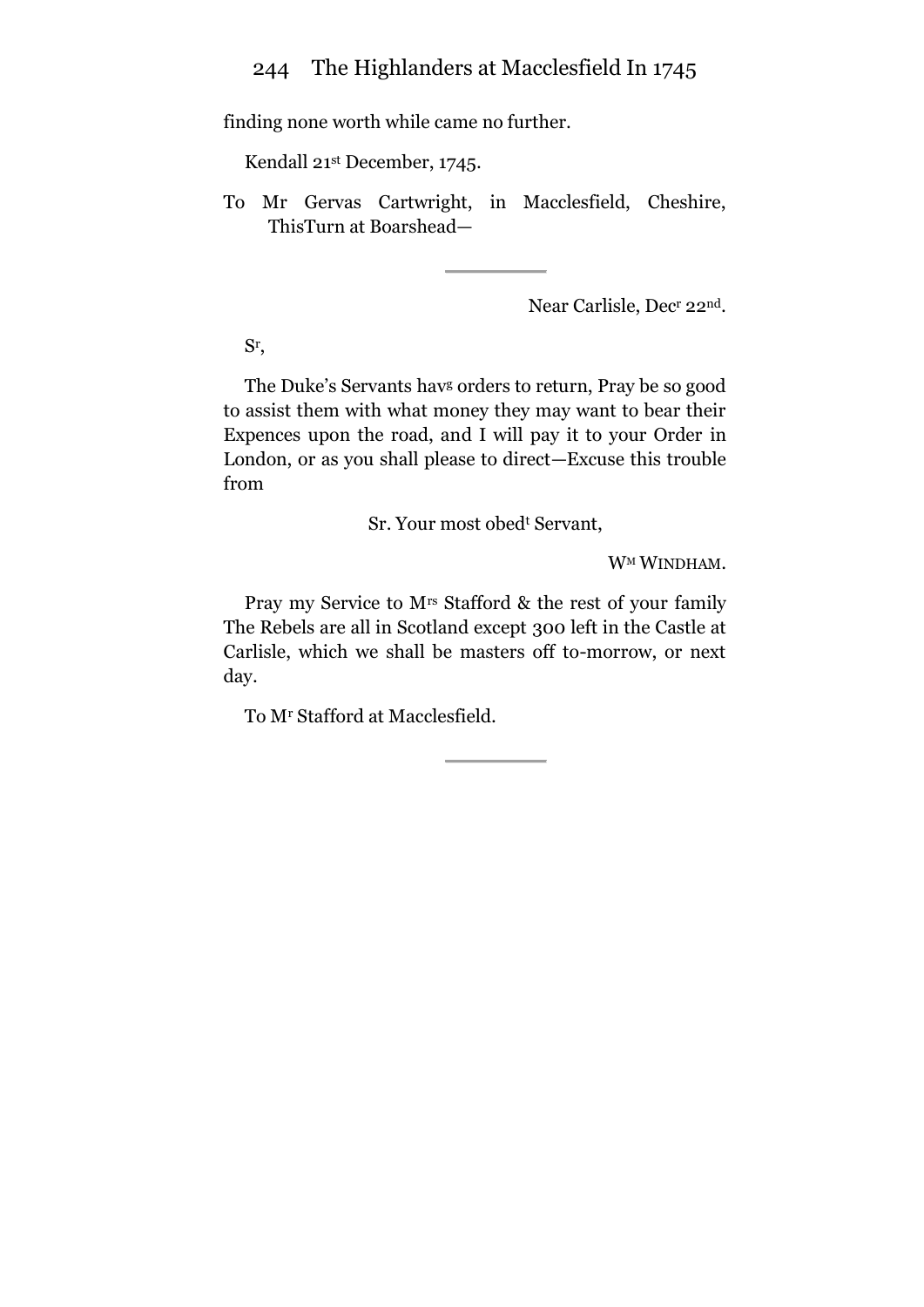

PRINCE CHARLES EDWARD STEWART'S PISTOLS. *This pair 0f Pistols is now in the collection 0f His Majesty King Edward.*

Knutsford, 22 Dec<sup>r</sup> 1745.

Dr Sr.

M<sup>r</sup> Aldercroft of Chester brought from Jo. Flintt & delivered to me a parcell with 20*<sup>l</sup>* in cash which I now send you having given no Receipt for it you'll mention it to him when you write. We have settled a correspondence at Lancaster but have had no Letter from Home since Friday Of our two last Letters I have here sent you copies but notwithstanding what is said in em I am apt to believe that the Rebells will get into Scotland without much Loss. The Duke having no cannon, & but few ffoot and the Country being not very proper for his Horse to act to advantage. It may be presumed that he will not care to attack the main Body of the Rebells and there is no assurance of Gen<sup>ll</sup> Wade's Army being advanced so far as to intercept them, on the Contrary from a Paragraph in the Preston Paper, giving an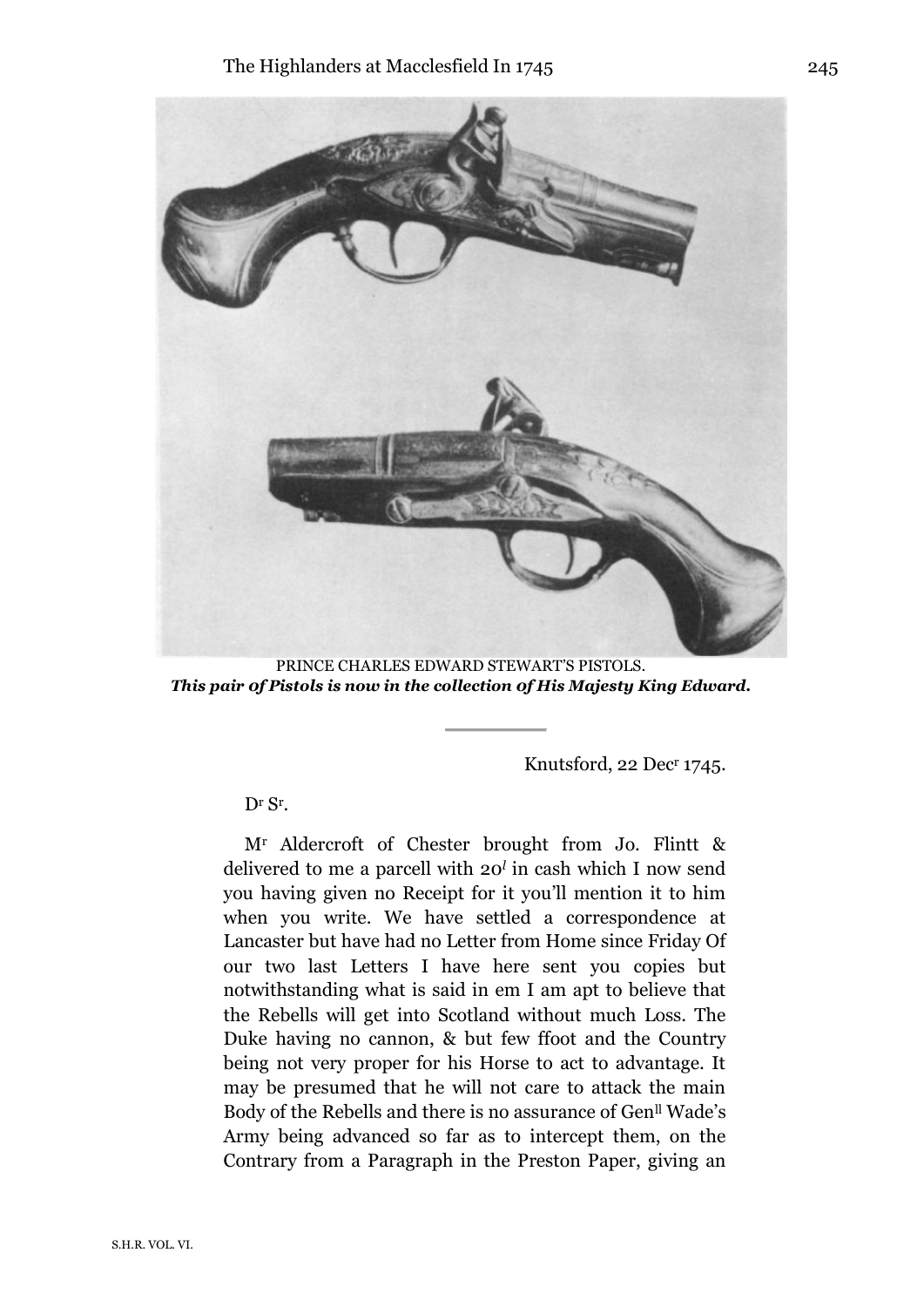acc<sup>t</sup> of the motions of Gen<sup>l</sup> Wade, it seems impossible he should come up to 'em, sooner than at or near Edenborough—which in my humble opinion seems to be the Place where we are to expect any thing extraordinary to happen. Pray are you a Master Ext<sup>r</sup> in Chancery—I want to swear to my Proven accts and shall be glad to slip out some Day to see you & the Ladies after such vicissitudes as have lately happened with you. We all join in the compliments of the Season & I am,

Sr, Your affectionate humble serv<sup>t</sup>

JA. WRIGHT.

For Mr. Stafford of Macclesfield.

Penrith, Decr  $27<sup>th</sup>$ . [1745]

Sir

Yesterday morning early the Rebells let down a person of figure over the walls of Carlisle wch some Country people observing shot 3 Balls into him and stript him of 60 odd Guineas & a Gold Watch, the Batteries will be compleat this Evening: To Morrow his Highness will begin to storm and it is said will begin at the little Tower wch is a Brick Tower and thought weak. Just now we are sending from those parts 500 persons with picks and Spades to make Trenches, the Duke's determin'd not a man shall Escape.—Gen<sup>l</sup> Hawley now commands all the Foot, but under Gen<sup>l</sup> Wade. they are march'd for Scotland We expect the Duke back after the Reduction of Carlisle, Just now we are told the poor Inhabitants cry out hunger over the Walls to Country people within their hearing.

Dec. 29<sup>th</sup>

Sir

<u>.</u>

A Gentl. came to Preston this night and has given the following account to M<sup>r</sup> Mayor that 4000 Rebels were counted passing Annon Bridge<sup>1</sup> on Saturday last & did 500*<sup>l</sup>*

<sup>&</sup>lt;sup>1</sup> Prince Charles, leaving a garrison behind him, left Carlisle on Dec. 20<sup>th</sup> (his 25th birthday) and with the main body of his army spent the night at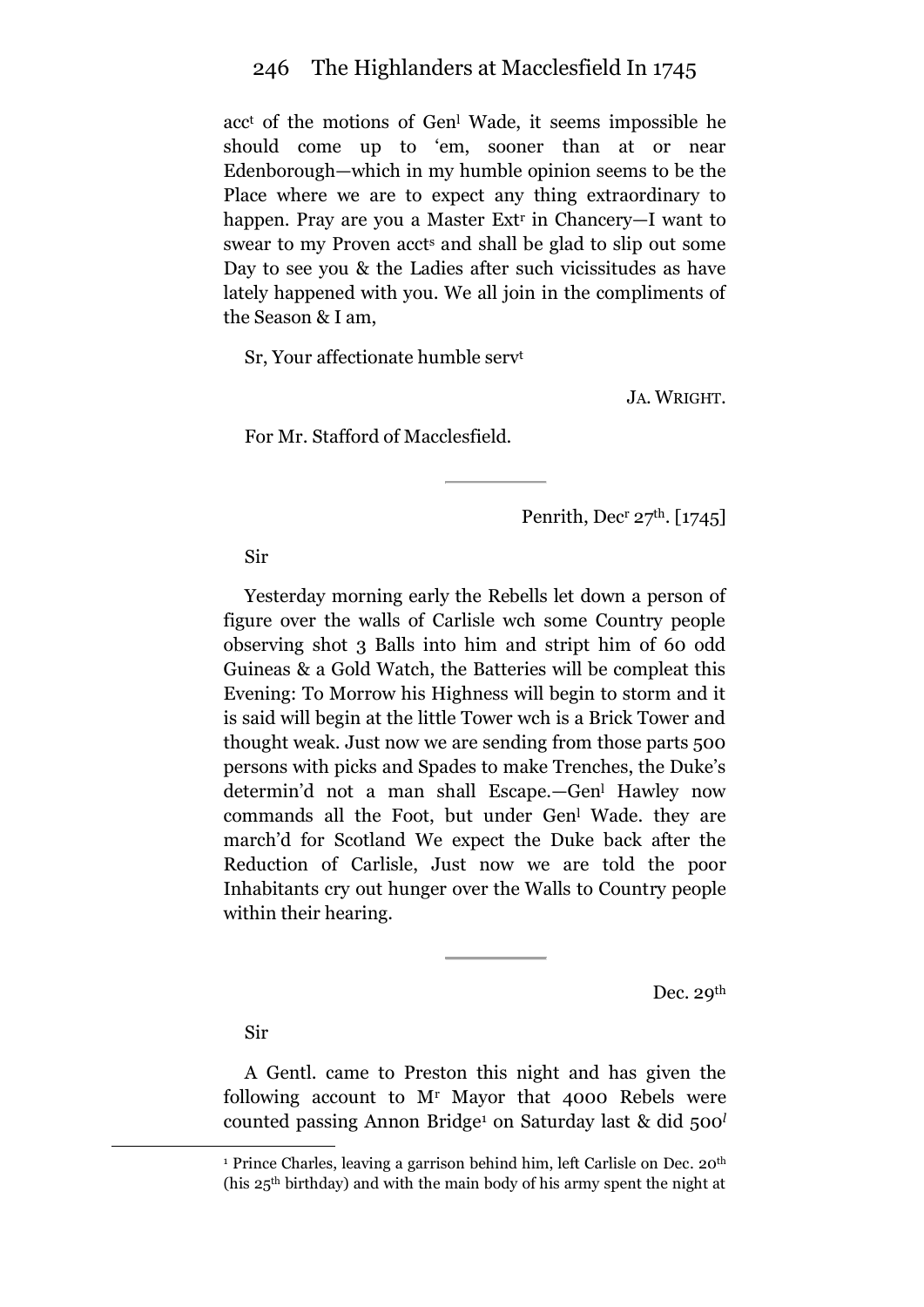Damages there, and at Newby one mile further did 100*<sup>l</sup>* damage, particularly to this persons ffather & three other Inhabitants wch is the whole number there, they ffirst found out the Ale and poured it out & fill'd the Bottles with Wine and after found a pipe of Brandy & then pour'd the Wine away & fill'd the bottles with Brandy wch was a whole pipe drank & carried away, & march'd on Saturday last to Dumfries & that one man who was going out of Dumfries to see some horses and demanded 2000*<sup>l</sup>* & 100 horses & 1000 pair of shoes & of wch 1100*<sup>l</sup>* was paid & horses & shoes & for the nine hundred they took the late Provost and the present Provost as hostages & march'd on Sunday last to Glascow, the Duke hang'd 4 Deserters near Carlisle wch caused the Rebels to hang 4 Inhabitants at Carlisle hang'd 'em over the Walls, this person set out on Thursday last from Annon & further says that there were only 8 persons drowned 5 Women and 3 Men. the late Provost's name is Bell, the present Provost Crosby, he further says that the Pretender & all his chiefs are there & that they have no Cannon with 'em but 12 Carriage Carts—

Preston, Dec<sup>r</sup> 31st

By an Express just now arrived at our house gives an acc<sup>t</sup> that on Saturday last the Duke with his Army & Artillery began to Batter Carlisle & makes no Doubt but can take it very soon, the Duke has hang'd 5 Rebels over against the Castle that they may see their fate. our Men ly out all this while, but the Country people are very kind to 'em the Duke fir'd the ffirst himself ab<sup>t</sup> 8 o'clock on Saturday morning.

To M<sup>r</sup> John Stafford, Attorney in Macclesfield.—

Stockport 2nd Jan<sup>y</sup> 1745/6

Good S<sup>r</sup> .

I reced your oblidging Letter and ere long hope to give you a Detail of my Highland March ....

This minute we have news y<sup>t</sup> Carlisle<sup>1</sup> has surrendred at

Annan; next day marched to Dumfries and thence by Drumlanrig, Douglas, and Hamilton to Glasgow, which he reached on December 26<sup>th</sup>.

<sup>1</sup> Cumberland reached Carlisle on Dec. 31st. Thence he sent for siege guns